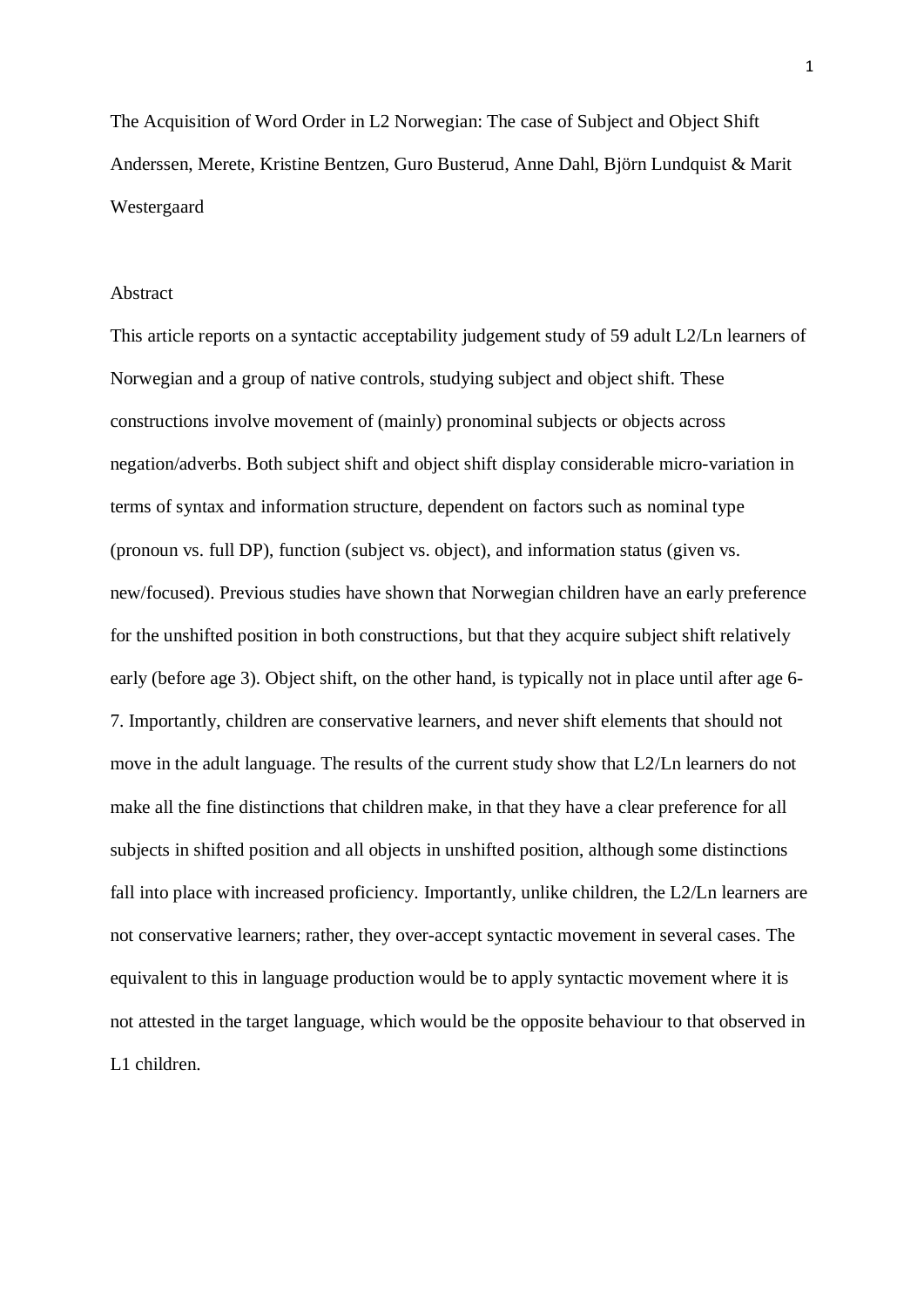# Keywords

conservative learning, economy, frequency, information structure, L1 vs. L2/Ln acquisition, micro-variation, syntactic movement

CASTL/The Department of Language and Culture The University of Tromsø – The Arctic University of Norway NO-9037 Tromsø Norway

NTNU Norwegian University of Science and Technology

Department of Language and Literature

NO-7491 Trondheim

Norway

merete.anderssen@uit.no, kristine.bentzen@uit.no, guro.busterud@ntnu.no, anne.j.dahl@ntnu.no, bjorn.lundquist@uit.no, marit.westergaard@uit.no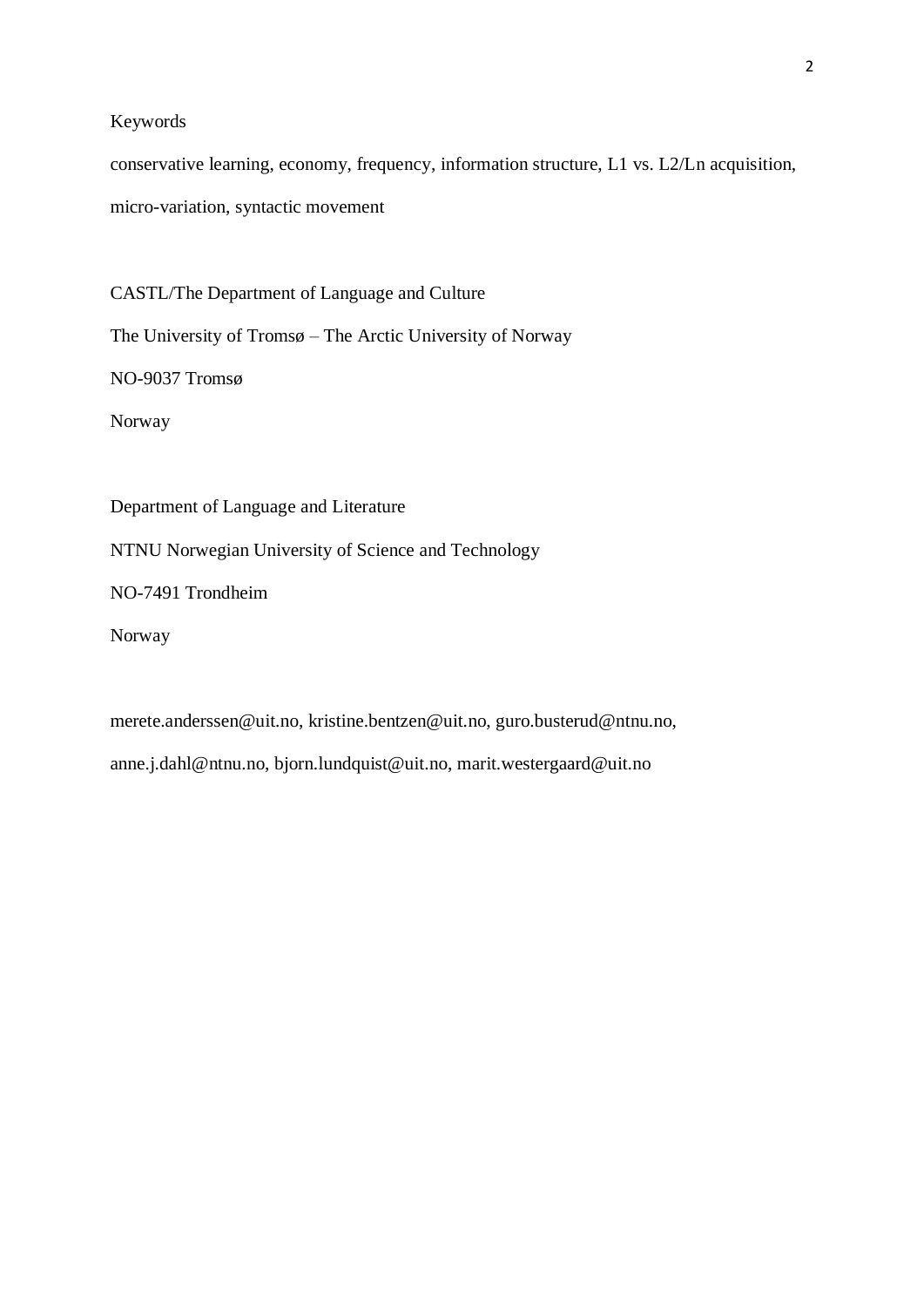#### **1. INTRODUCTION**

This article reports on a study of the acquisition of argument placement by L2/Ln learners of Norwegian, more specifically subject shift and object shift. These constructions refer to the phenomenon where a pronominal subject or object moves across adverbials/negation, while full DP subjects (typically) and full DP objects (consistently) remain in an unshifted position as illustrated in  $(1)$ – $(2)$ .

- (1) a. Derfor likte **hun ikke** huset.
	- b. Derfor likte **ikke Kari** huset. *therefore liked she not Kari house.DEF* 'Therefore she/Kari didn't like the house.'

(2) a. Hun likte **det ikke**.

b. Hun likte **ikke huset**. *she liked it not house.DEF* 'She didn't like it/the house.'

Both subject shift and object shift involve considerable micro-variation with respect to the kind of element that may undergo this shift.<sup>i</sup> Thus, it is to be expected that these fine distinctions may pose a challenge to learners of Norwegian, both L1 children and adults learning it as an L2 (or as a third or fourth language, hence the term Ln, which will be used for the current study henceforth). Several studies have investigated these two constructions in Norwegian child language, based on spontaneous production as well as experimental data (e.g. Westergaard 2008, 2011, Anderssen & Westergaard 2010, Anderssen, Bentzen, Rodina & Westergaard 2010, Anderssen, Bentzen & Rodina 2012). The general finding is that children initially prefer the unshifted position for both subjects and objects, which is nontarget like for pronominal subjects and pronominal objects. Moreover, the target-like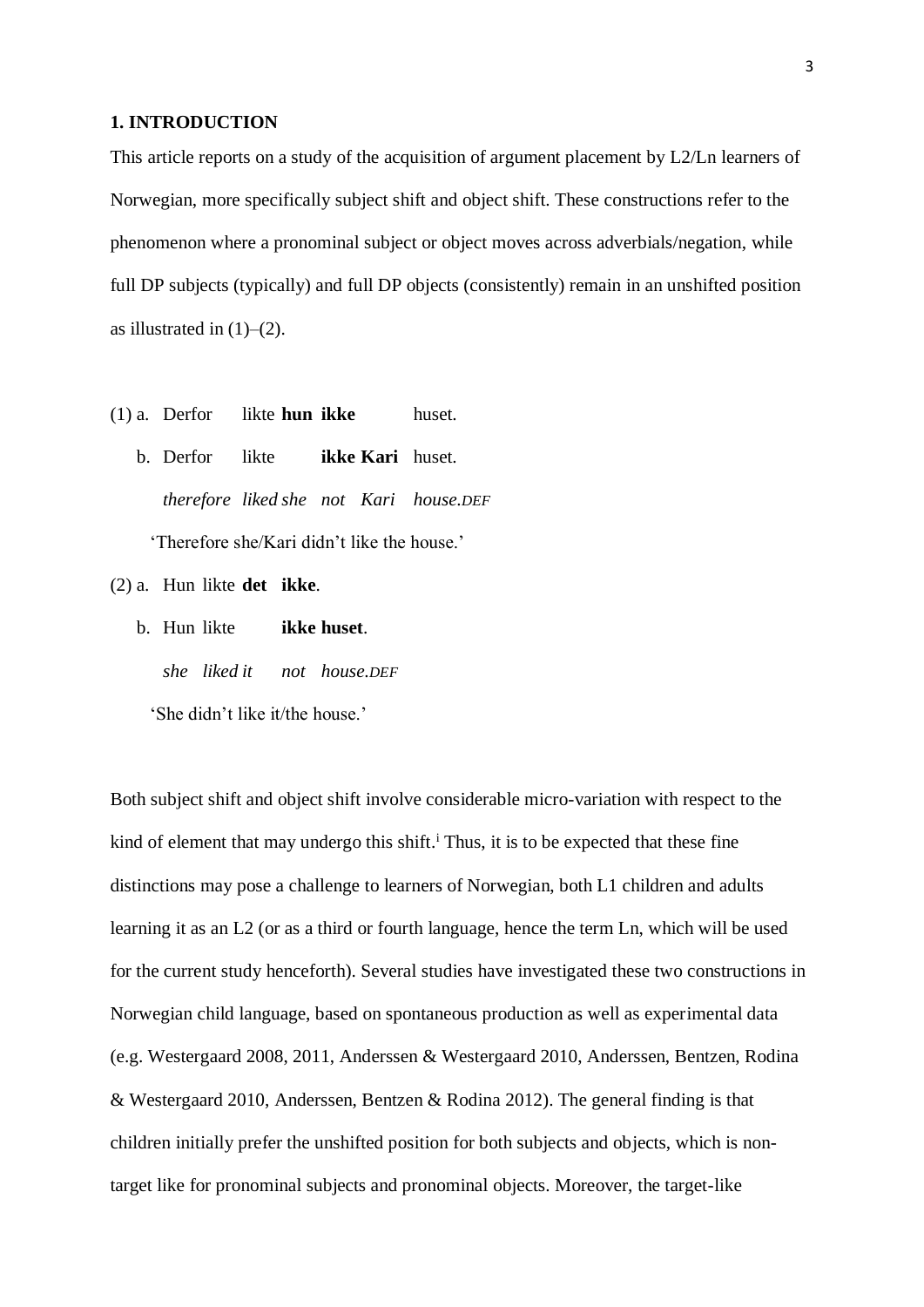constructions are acquired at very different ages for the two phenomena; subject shift before the age of 3 and object shift considerably later (around age 6-7). Importantly, children are shown to be conservative learners in that they never shift an element that does not shift in the adult language (e.g. typically full DPs for subject shift, full DPs and certain pronouns for object shift). In this paper we use an acceptability judgement test to investigate subject shift and object shift in Ln learners of Norwegian and compare them to adult native controls with respect to the micro-variation found in the target language. We also make comparisons with previous data from child language. Our findings show that the adult learners generally prefer all subjects in a shifted position and all objects in an unshifted position, a distribution that corresponds to frequencies found in spoken corpora.<sup>ii</sup> With increasing proficiency, they also become sensitive to some important distinctions, and to some extent exhibit different preferences for pronouns and full DPs. Nevertheless, there are a number of distinctions that they do not make, viz. between subject shift in main and subordinate clauses and between object pronouns with nominal and non-nominal antecedents. Importantly, however, they are not conservative learners, in that they are found to over-accept shifted arguments, both in subject shift and object shift constructions.

#### **2. BACKGROUND**

#### **2.1** *Subject shift and object shift in Norwegian*

Both subject shift and object shift involve movement of nominal elements across adverbials/negation. In this subsection we outline the two phenomena, starting with subject shift. Norwegian is a V2 (Verb Second) language, which means that there is subject-verb inversion in non-subject-initial clauses, resulting in the subject appearing adjacent to adverbials/negation, as in (3)-(5). Whether the subject precedes or follows these elements is relatively straightforwardly determined by pragmatic/discourse factors: New information and stressed/contrastive subjects follow adverbials/negation, while given and non-contrastive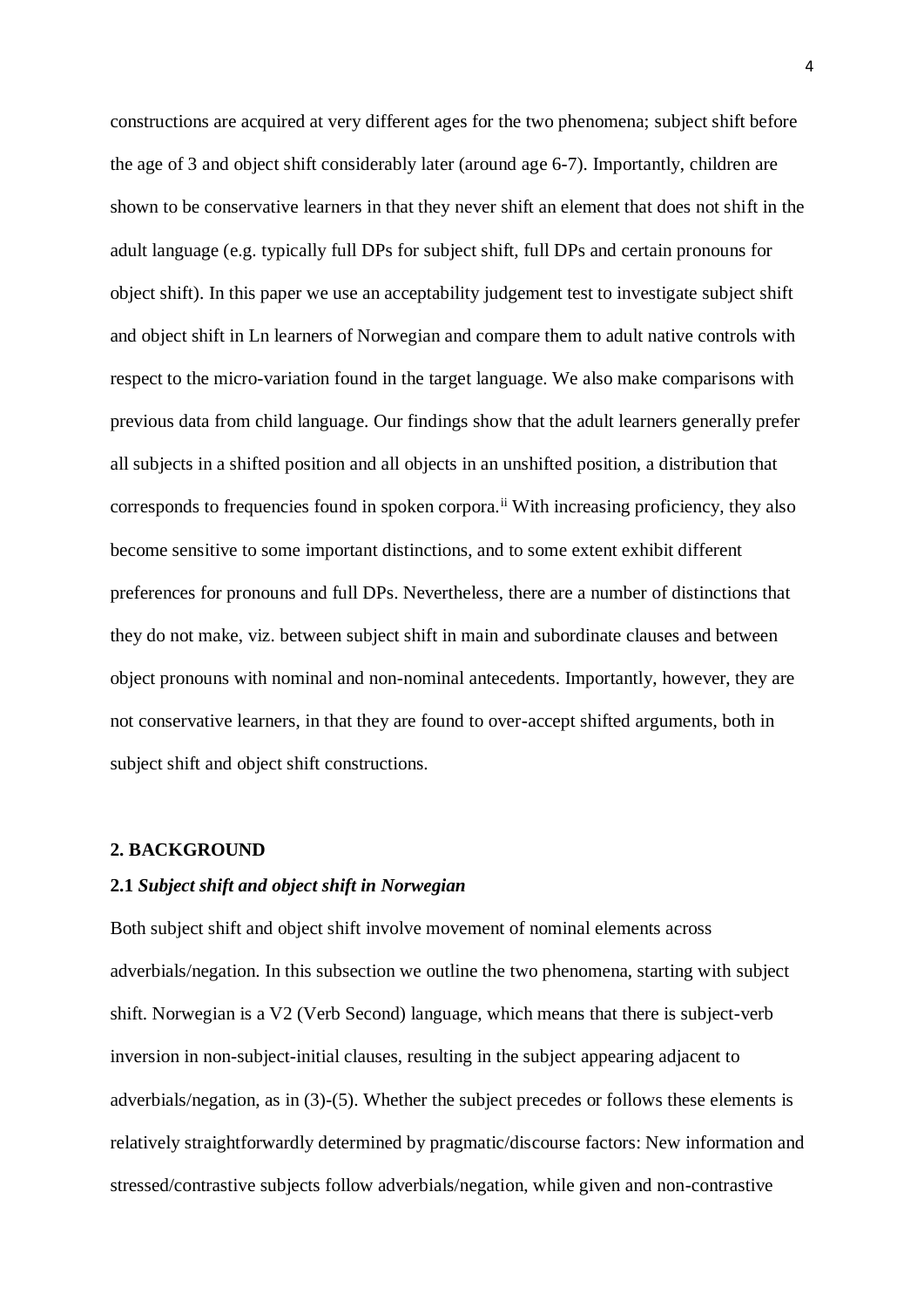subjects precede adverbials/negation. Pronominal subjects are typically given information and thus precede all adverbials/negation unless they are contrastively stressediii, as shown in (3)- (4). Full DP subjects may appear in either position, as shown in (5).

- (3) a. Den boka har **han ikke** lest.
	- b. Den boka har **ikke \*han** lest. *that book.DEF hashe not he read* 'That book he hasn't read.'
- (4) a. Den boka har \***HANikke** lest.
	- b. Den boka har **ikke HAN** lest. *that book.DEF has HE not HE read* 'HE hasn't read that book.'
- (5) a. Den boka har **Per ikke** lest.
	- b. Den boka har **ikke Per** lest. *that book.DEF hasPer not Per read*

'That book Peter hasn't read.'

Numerous syntactic analyses have been proposed to account for this variation in subject placement, and one area of contention is the location of the two subject positions, in the IP (e.g. Cardinaletti 2004, Westergaard & Vangsnes 2005, Westergaard 2011), in the CP (e.g. Wiklund et al. 2007, Bentzen 2009) or in between the two (e.g. Nilsen 1997, Mohr 2005). As this issue is not relevant to our study, we leave this question aside here, and proceed with the general assumption that we are dealing with two subject positions.

The distribution of different subject types in adult Norwegian has been studied in various spoken corpora. For example, reporting on data from the NoTa corpus (Oslo dialect, N=166),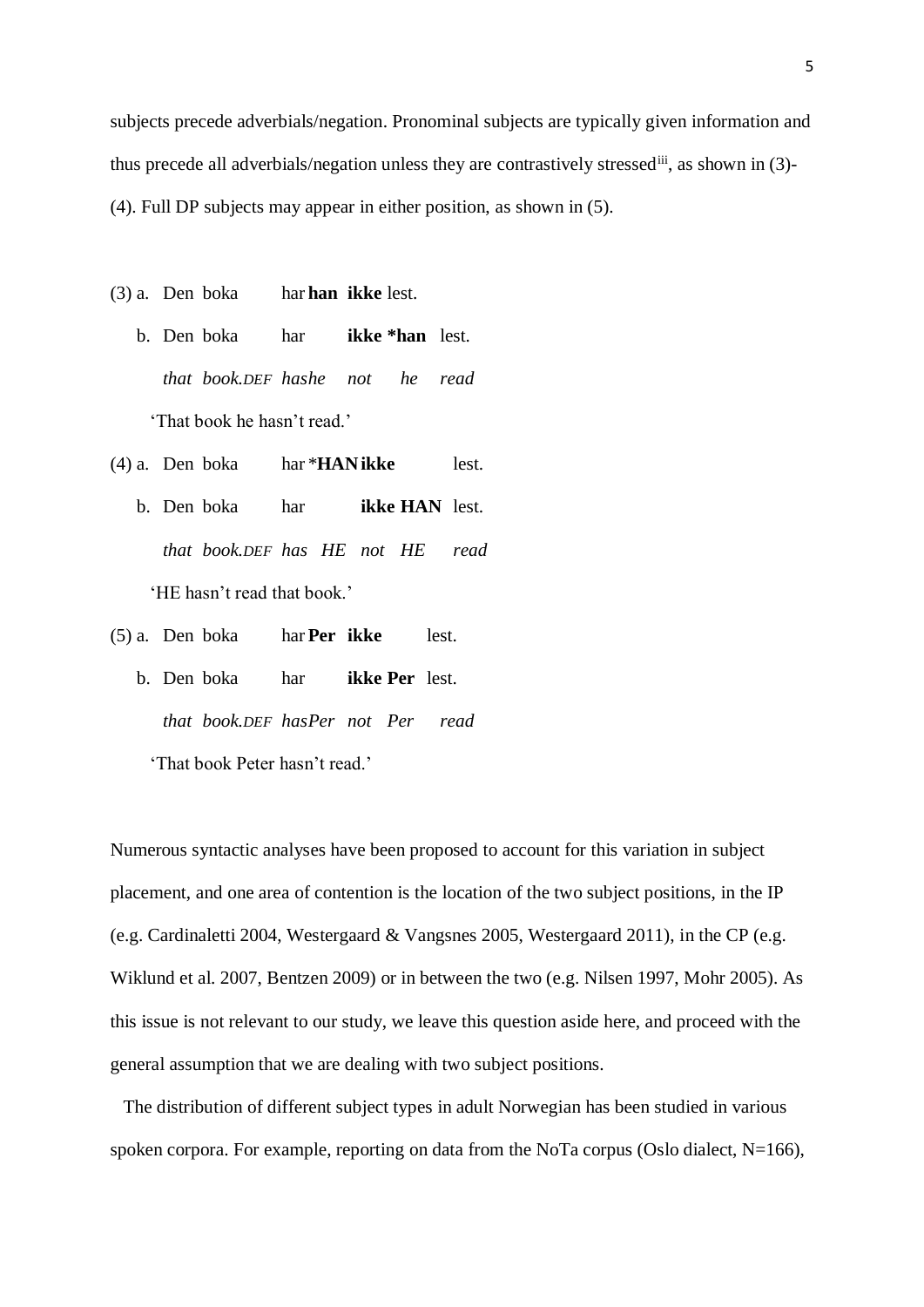Westergaard (2011) shows that in main clauses, 84.7% (1839/2170) of pronominal subjects appear in the shifted position, while only 3.4% (1/29) of full DP subjects shift.<sup>iv</sup> Anderssen  $\&$ Westergaard (2010) find a very similar distribution in Child Directed Speech (CDS), where 87.9% of pronominal subjects shift. For subject shift, the results from these spoken corpora further reveal that the distribution of nominal types (pronouns versus full DPs) in subject position is very uneven, with subjects overwhelmingly expressed as pronouns (98.7% in NoTa, 94% in CDS). Hence, subjects in general occur much more frequently in the shifted position than in the unshifted position in Norwegian main clauses.

The two subject positions are also found in embedded clauses. However, Norwegian does not display verb movement/V2 in embedded contexts. Thus, the subject appears either immediately following the complementizer, preceding adverbials/negation, or following these elements, as shown in (6). In embedded clauses, both full DPs and pronouns are clearly preferred in the shifted position in the adult language (Westergaard 2011).

(6) a. Jeg visste [at **Peter/han ikke** hadde lest boka]. b. Jeg visste [at **ikke ?Peter/?han**hadde lest boka]. *I knew that Peter/he not Peter/he had read book.DEF* 'I knew that Peter had not read the book.'

Anderssen & Westergaard (2010) investigate the acquisition of subject shift by L1 learners, using production data from a longitudinal corpus of three children between the ages of 1;9 and 3;3. The results show that the children start out with a preference for all subjects in an unshifted position, both in main and embedded clauses, despite the high frequency of shifted subjects in the input. The distribution of subject types in main clauses reaches adult-like levels around age 3, as also confirmed by an experimental study of slightly older children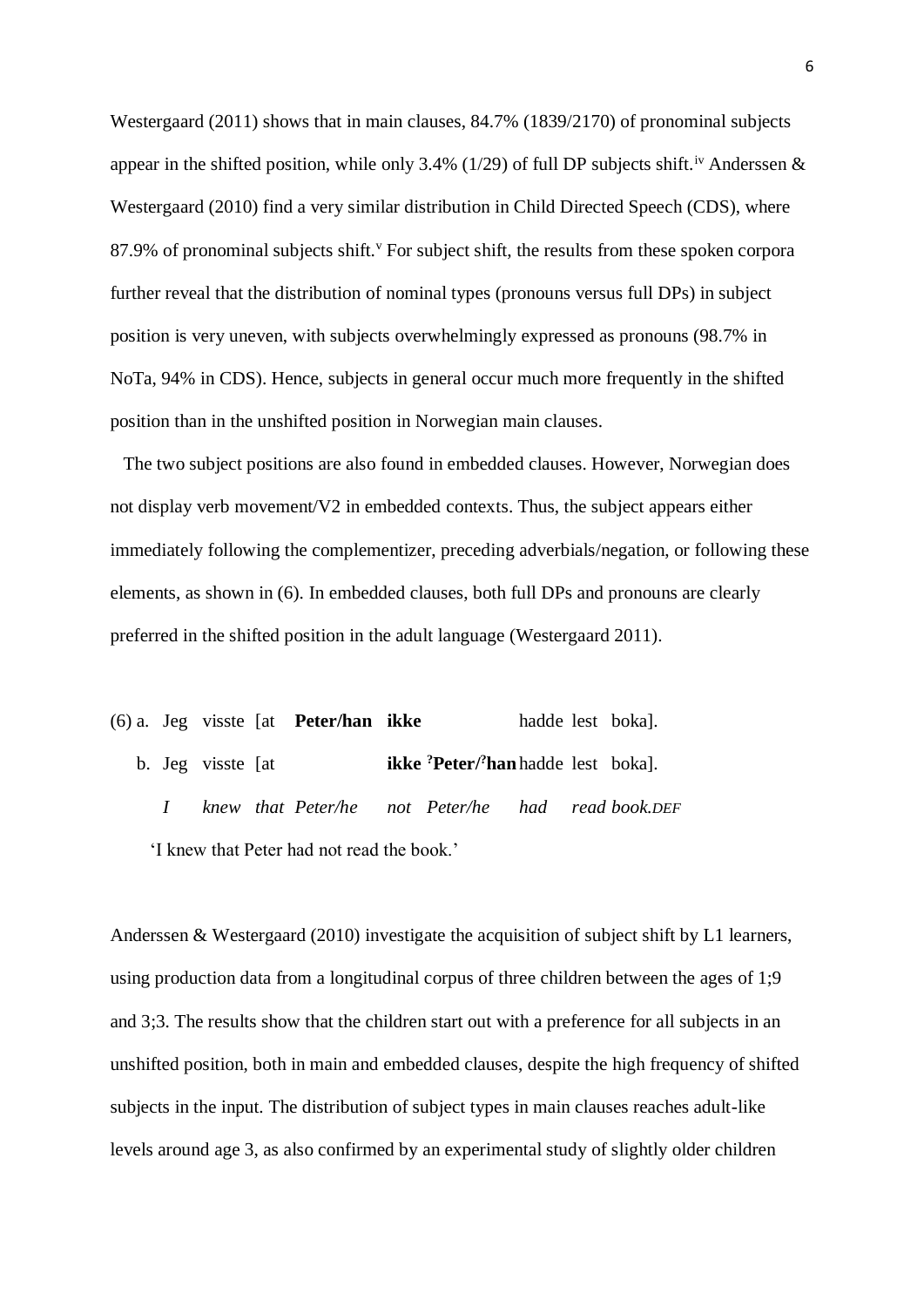(Anderssen et al. 2010). In embedded clauses, target-consistent (shifted) word order falls into place somewhat later (Westergaard 2011). This means that while young children (targetconsistently) do not make a distinction between pronominal and full DP subjects in embedded clauses, they do make a distinction between the two clause types in the sense that subject shift is not acquired simultaneously in the two. The higher preference for the unshifted position early on is argued to be caused by economy principles in acquisition and a general dispreference for syntactic movement at an early stage of development, which is found in numerous other studies of L1 acquisition (see e.g. Westergaard 2014 for an overview of Norwegian phenomena). Importantly, children can be shown to be conservative learners (see e.g. Snyder 2007), never shifting an element that does not shift in the adult language.

We now turn to object shift. In object shift constructions, unstressed pronominal objects typically appear preceding all adverbials/negation, while full DP objects never shift across such elements, (7). Not shifting is the only grammatical word order if the pronoun is contrastively stressed, (8).

## (7) a. Han spiste **\*fisken/denikke**.

- b. Han spiste **ikke fisken/\*den**. *he ate fish.DEF/it not fish.DEF/it* 'He didn't eat the fish/it.'
- (8) a. Han likte **\*DEN ikke**.
	- b. Han likte **ikke DEN**. *he liked IT not IT*

'He didn't like that one.'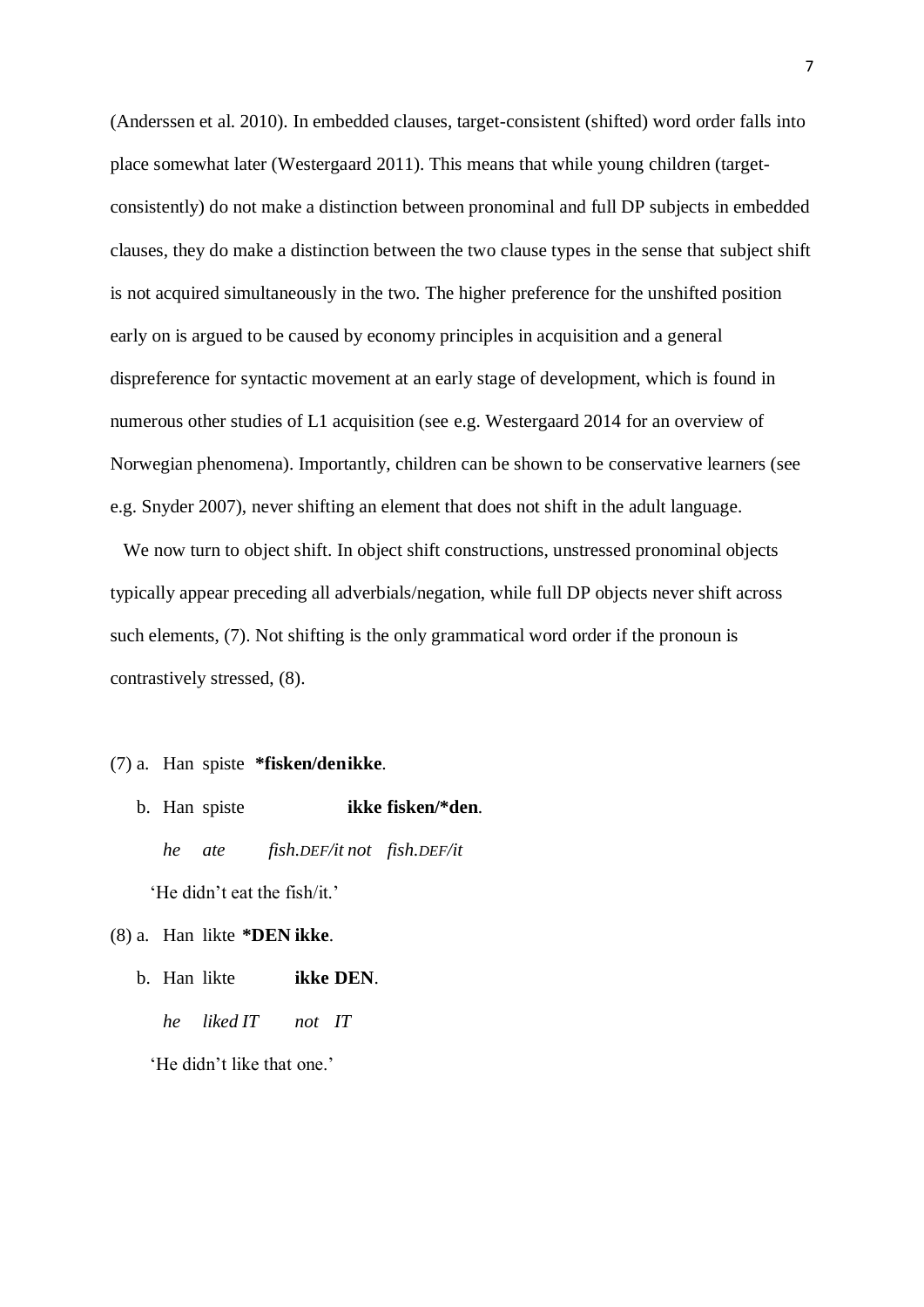Another restriction on object shift depends on whether the object has a nominal antecedent or not (see e.g. Anderssen et al. 2012, Andréasson 2008, 2010). Objects with nominal antecedents typically shift, as shown in (9), where the pronominal object *det* 'it' refers to the skirt. However, when the pronominal object refers to a non-nominal element, such as a clause, there is generally no object shift. In (10), the antecedent of the pronominal object *det* 'it' is the embedded clause 'that they shall move'. The antecedents of the pronouns are in bold in the a-examples.

- (9) a. **Skjørtet** var på salg. *skirt.DEF was on sale*
	- b. Mona kjøpte **det ikke** den dagen.
	- c. Mona kjøpte **ikke \*det** den dagen. *Mona bought it not it that day.DEF* 'Mona didn't buy it that day.'

(10) a. Maria vil **at de skal flytte**. *Maria wants that they shall move* 'Maria wants them to move.'

- b. Magnus ønsker **\*det ikke** akkurat nå.
- c. Magnus ønsker **ikke det** akkurat nå. *Magnus wishes that not that right now*

'Magnus doesn't want that right now.'

Object shift has been argued to be a defocusing operation (see Holmberg 1999, Mikkelsen 2011). Thus, objects that are not focused have to leave the focus domain (the VP) and shift to a position preceding adverbials/negation. An object that remains in the VP (and consequently follows adverbials/negation) will receive a focus interpretation (in line with the pragmatic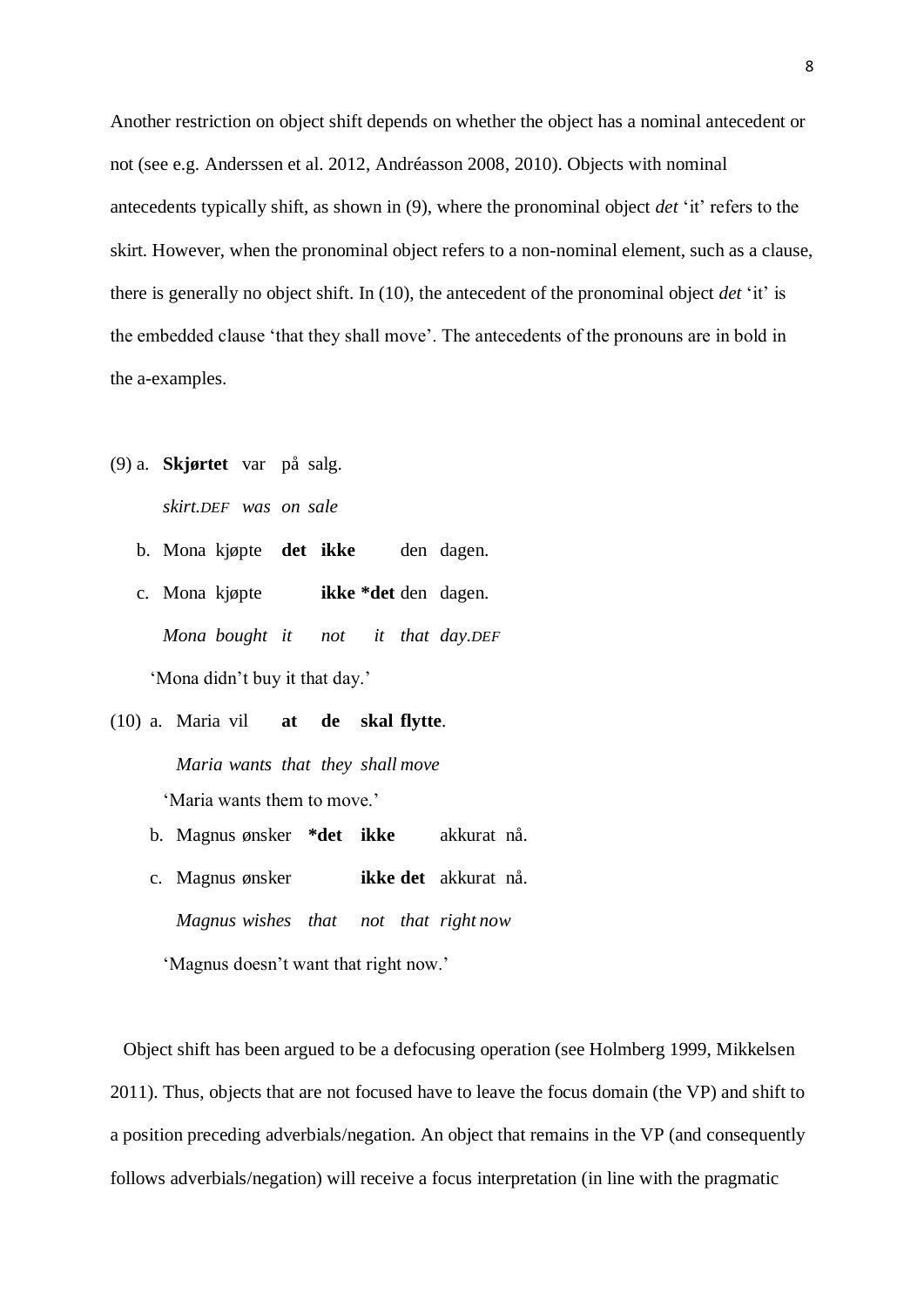principle of end focus, see e.g. Firbas 1957, Halliday 1967, Gundel 1985). Anderssen et al. (2012), on the other hand, suggest that object shift has to do with topicalization rather than focus, and they argue that a topical object obligatorily has to move to a topic position higher in the structure.

Compared to subject shift, object shift is relatively infrequent in spoken language. In a 13 hour sample of child-directed speech investigated in Anderssen et al. (2010), there were 157 examples of subject shift and only 3 examples of object shift. According to Westergaard (2010) the main reason for this is that, while subjects are realized as pronouns much more often than as full DPs (cf. previous section), the opposite is true for objects. Based on a sample of spontaneous speech from the NoTA corpus (one conversation between two speakers), Westergaard reports that objects constitute full DPs or clauses 66.4% (142/214) of the time, while pronouns (personal, reflexive as well as *det* 'it/that') make up only 32.7% (70/214) of all objects (leaving 0.9% for miscellaneous). Moreover, Bentzen et al. (2013) show that 83.5% (237/284) of pronominal objects have a non-nominal antecedent. While pronominal objects with nominal antecedents overwhelmingly undergo object shift in their study (87%), pronominal objects with non-nominal antecedents almost consistently remain in situ  $(95\%)$ . <sup>vi</sup>

Previous research on language acquisition has found that children start out with all objects unshifted, and has argued that this is a result of conservative learning (Anderssen et al. 2010). Furthermore, children begin to show a preference for shifted objects considerably later than for subject shift (subject shift: before age 3), as object shift is still not completely acquired at the age of 6-7 (Anderssen et al. 2012). In Anderssen et al. (2010) it is argued that this delay is due to the considerable discrepancy in input frequency between the two constructions. Anderssen et al. (2012) argue that this may also be attributed to object shift being more complex than subject shift, in that there are more restrictions to be acquired.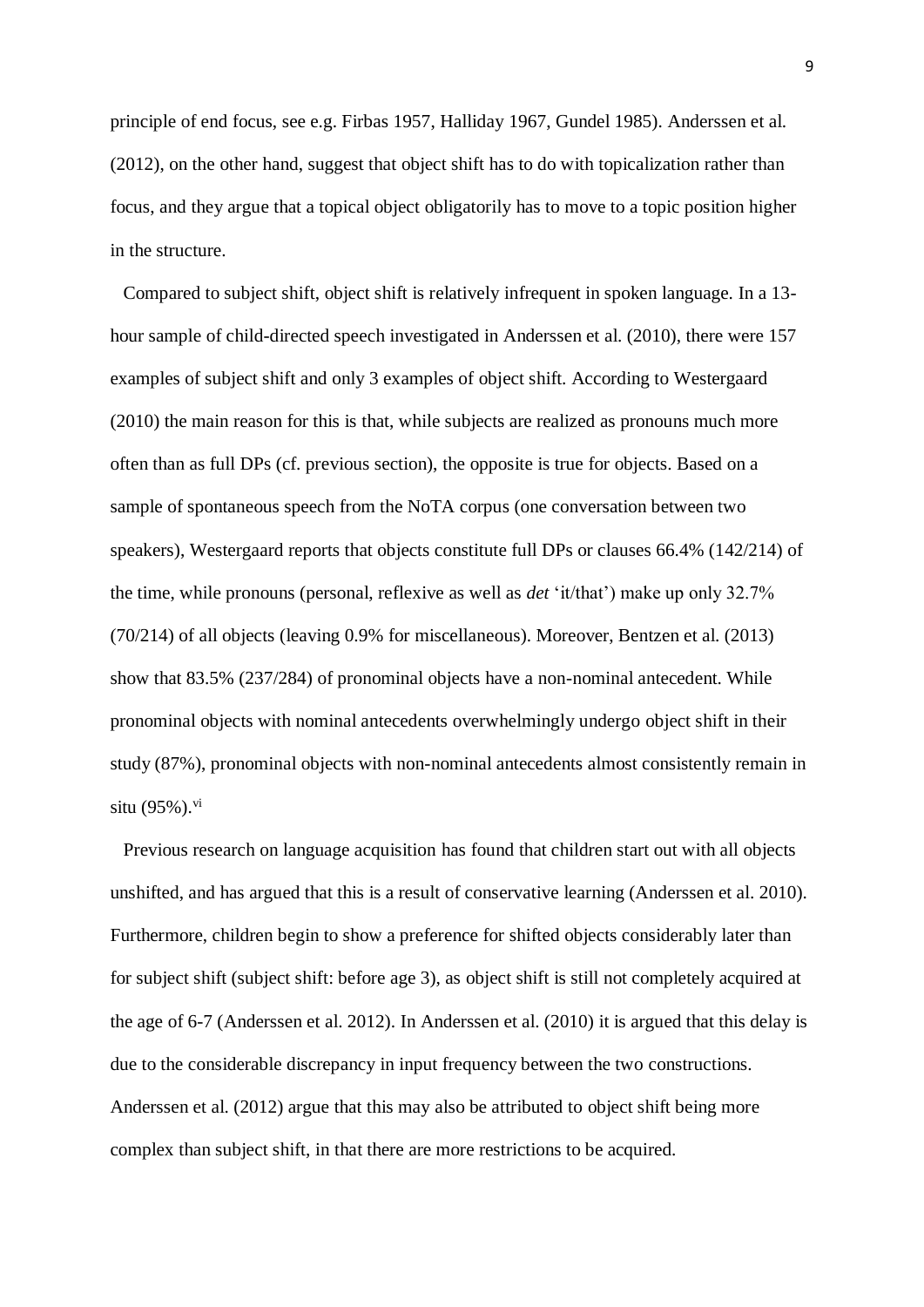#### **2.2** *Acquisition of movement: L1 and L2*

As mentioned in the introduction, the acquisition of subject shift and of object shift follow similar paths, in that children initially tend to place all subjects and objects in the unshifted position. When children start applying the shifting operation, they do so conservatively, in the sense that they only move elements that may appear in shifted position in the adult language, and never move elements that do not shift.

For a number of other syntactic movement phenomena, it has been shown that there are differences between L1 and (adult) L2 acquisition, in that L2 learners are not conservative, but may instead be found to overgeneralize movement. A well-known example is V2 word order, i.e. verb movement to the second position of the clause (normally argued to be the C position). In L1 acquisition, development of verb movement and finiteness morphology typically go hand in hand, attested for e.g. Swedish, Norwegian, Danish, German and Dutch (see Platzack 1998, Westergaard 2009, Hamann & Plunkett 1998, Poeppel & Wexler 1993, Blom 2003, Haegeman 1995). At an early stage, children produce utterances where the uninflected verb remains in the VP, i.e. there is no verb movement, while the verbs that do move to second position are always finite (Wexler 2013). Thus, L1 learners never move the infinitival verb to the V2 position. Adult L2 learners differ from L1 learners in this domain in that they fail to distinguish between finite and non-finite verbs. There is vast evidence of nontarget movement of non-finite verbs to the V2 position, and there is evidence of failure to move the finite verb to the V2 position (e.g. Clahsen, Meisel & Pienemann 1983, Meisel 1994, Prévost & White 2000, Eide 2015). These findings suggest that with regard to verb movement, children are conservative, while L2 learners may overgeneralize movement, also where their input lacks evidence for such movement.

Another movement phenomenon where differences between L1 and L2 learners are documented is scrambling, which is often described as movement of the object across an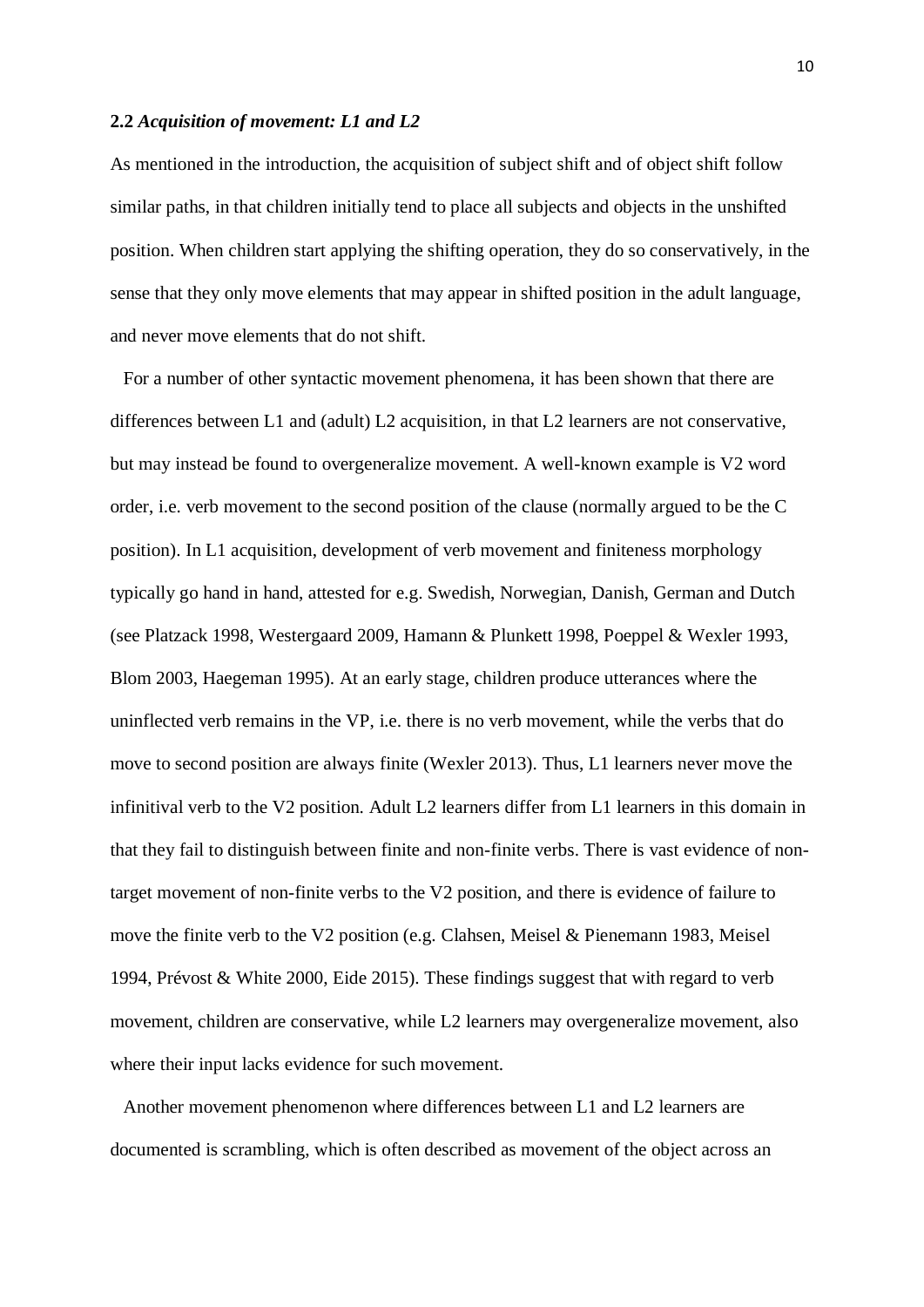adverbial. Unsworth (2005) found that both child and adult L2 learners of Dutch go through a stage not attested among L1 learners, where they fail to scramble. She argues that the lack of scrambling is due to transfer from the L2 learner's L1 English. Thus, in addition to L2 learners being different from L1 children in that they are not conservative learners, influence from the L1 may also play a role.

To sum up, there are detected differences between L1 and L2 learners for different phenomena involving syntactic movement. For verb movement, L1 learners are found to be conservative, while L2 learners both allow for non-target movement and show lack of targetlike movement. For scrambling, L2 learners go through a stage not found in child L1 acquisition, in which they fail to scramble.

## **3. RESEARCH QUESTIONS**

The main purpose of this paper is to investigate to what extent Ln learners of Norwegian are sensitive to the micro-variation found in subject shift and object shift constructions. Given that we already know quite a lot about L1 acquisition, we would also like to compare this to the L1 acquisition of these phenomena in order to identify similarities and differences, both in terms of extent to which the learners are sensitive to the relevant micro-variation and with regard to the developmental paths exhibited by the learners. Making this comparison is not straight forward. The child language data that we reported on in the previous section is based either on corpora, which involve naturalistic production, or on experimental studies, which also involve production data. In the current study we compare these to judgement data. This is not unproblematic, but there is good reason to believe that the structures that are judged as grammatical (receive a high acceptability score) are the ones that would be used in a production study by the same informant. Equivalently, we expect participants to be unlikely to produce structures that they consider ungrammatical.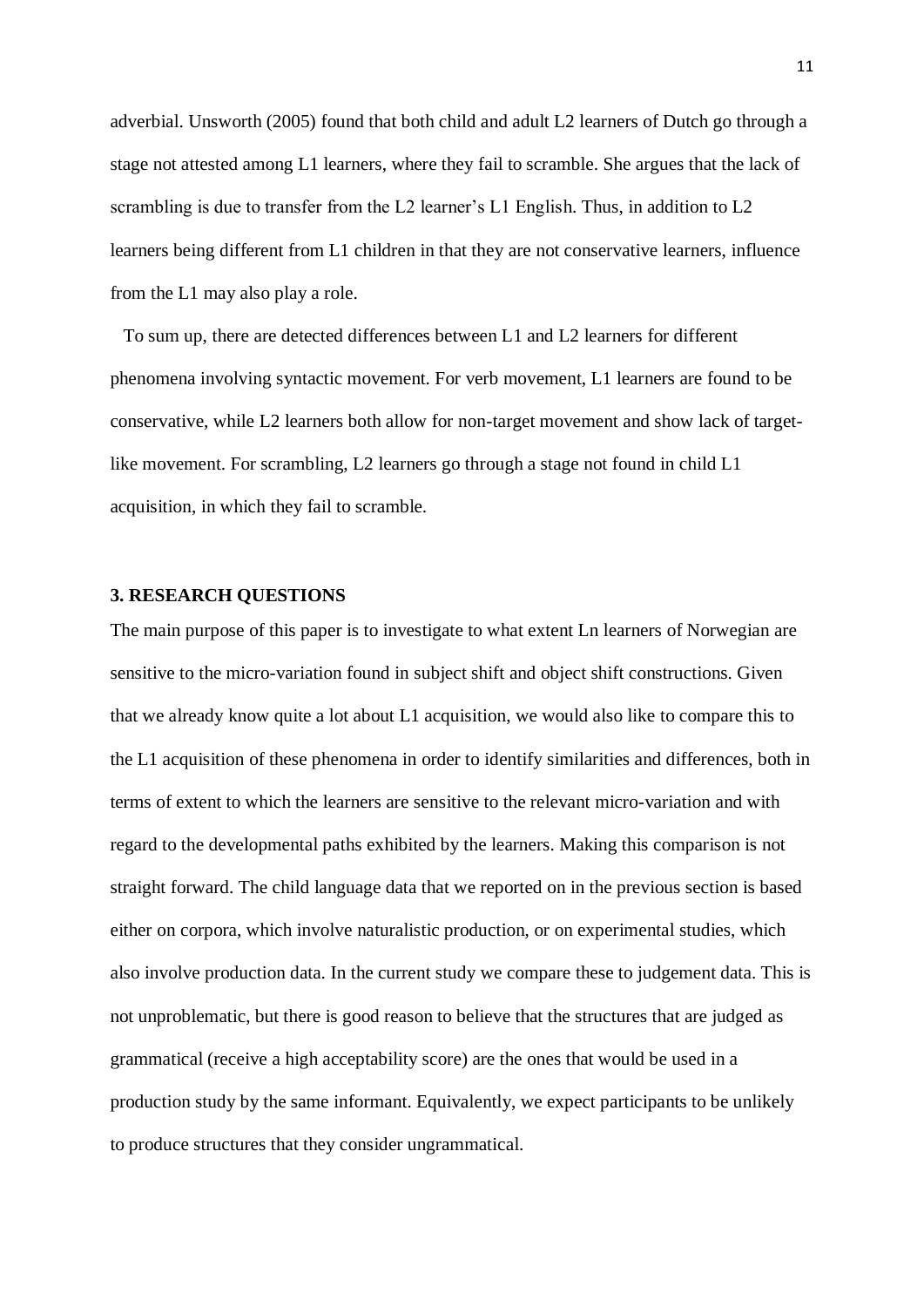Similarly, while the child language studies can consider developmental paths because they are longitudinal (corpora) or cross-sectional (experimental studies involving different age groups), this is not so easy to ensure with adult second (or third, fourth etc.) language learners. In order to be able to consider language development, we included three groups of speakers assumed to be at different proficiency levels. To measure proficiency, we assumed that the level of the Norwegian course that they were attending (levels 1-3) would reflect this, and further included a cloze test in the study in order to ensure that these levels reflected their actual language competence, and as we will see in the next section, they do. In this sense, we are expecting to see a developmental path towards a more target-like Norwegian in these Ln learners. Naturally, the expectation is that the higher proficiency the Ln learners have in Norwegian, the more target-like their behaviour will be with subject shift and object shift.

This further means that we are abstracting away from the influence of the L1, even though we obviously acknowledge that any previously acquired language will influence the acquisition process (see e.g. Odlin 2013). However, the current study was not designed with this in mind, and as a result, the L1 of the participants (and other previously acquired languages) was not sufficiently controlled for to include this as a factor. Vii Thus, the focus of the current study is the extent to which the Ln learners are sensitive to the micro-variation in Norwegian with regard to subject and object placement the way adult native speakers are, and to what extent their behaviour is compatible with the same kinds of factors as those observed in child L1 acquisition. For example, can the Ln learners be shown to avoid syntactic movement, how sensitive are they to the frequency of the different structures and do they make big, sweeping generalizations regarding the behaviour of categories such as subject and object or do they take different subcategories (e.g. pronominal vs full DPs) into account? We included a group of adult L1 Norwegian speakers in order to have a target baseline to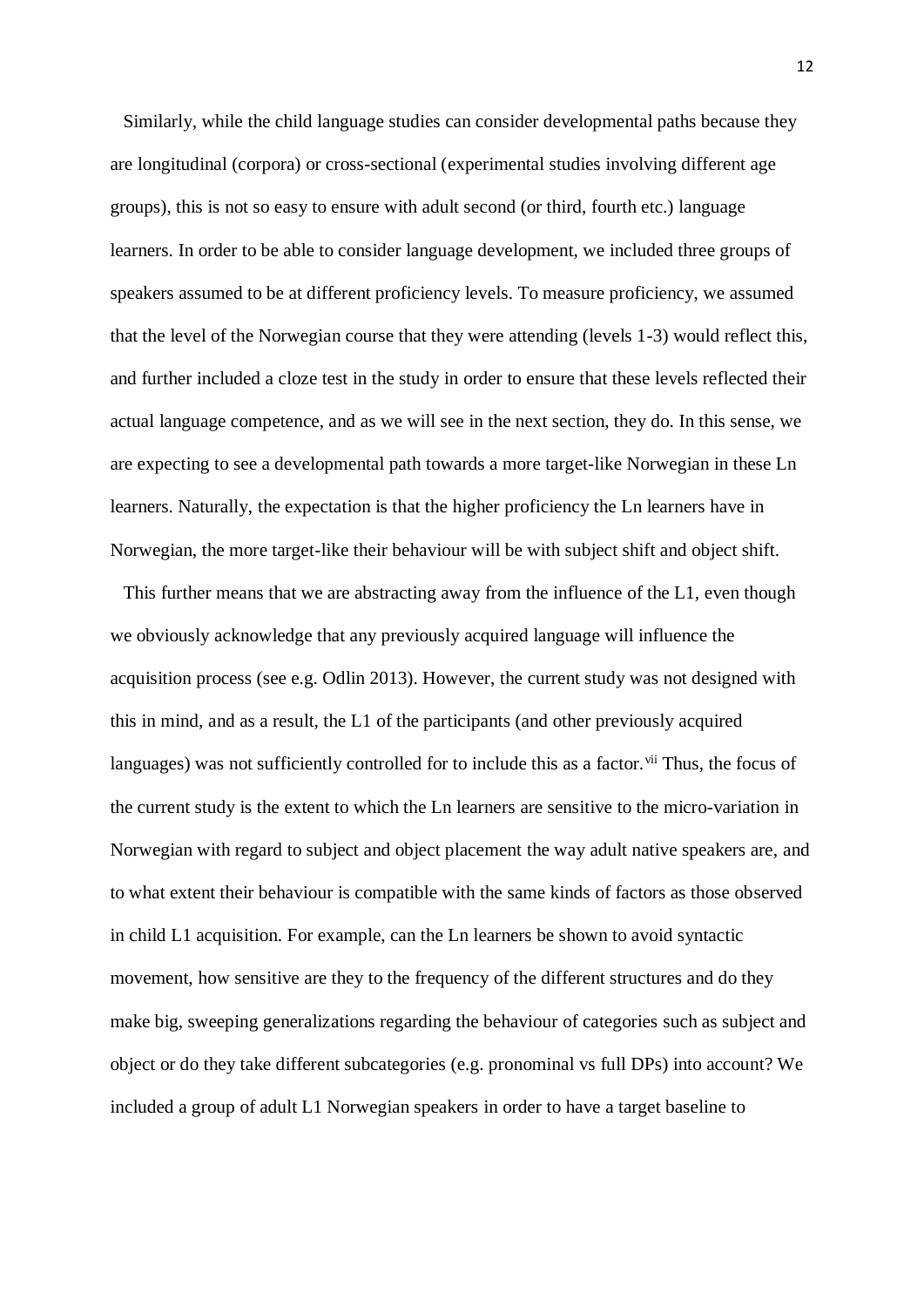compare the Ln learners to when it comes to the preferences for the different word orders with the different realizations of the subjects and the objects.

Based on these considerations, our research questions are formulated as follows:

# **i. Sensitivity to micro-variation**

- a. Are Ln learners sensitive to the distinction between pronominal and full DP subjects and objects in a similar way to L1 speakers?
- b. Concerning subject shift, do Ln learners distinguish between main and subordinate clauses, in a similar way to L1 speakers?
- c. Concerning object shift, do Ln learners distinguish between pronominal objects with a nominal and a non-nominal antecedent, in a similar way to L1 speakers?

If the learners are sensitive to the micro-variation in the input, we would expect the Ln learners to exhibit similar preferences to the control group (the L1 adults). On the assumption that our results will match previous studies, this means that we expect the following: (i) The learners should give a high acceptability score to shifted pronominal subjects and objects (the latter only when it has a nominal antecedent) and a low score to shifted full DPs; (ii) they should provide a higher acceptability score to shifted full DP subjects in subordinate clauses than in main clauses; and (iii) they should distinguish between pronominal objects with nominal and non-nominal antecedents, and give the former a high score in the shifted position and the latter a high score in the unshifted position.

#### **ii. Mastery of the patterns**

- a. Do Ln learners, like L1 children, have a preference for unshifted subjects and objects? Is this related to general proficiency?
- b. Do Ln learners master subject shift before object shift, like L1 children; i.e. what is the correlation between mastery of subject/object shift and general proficiency?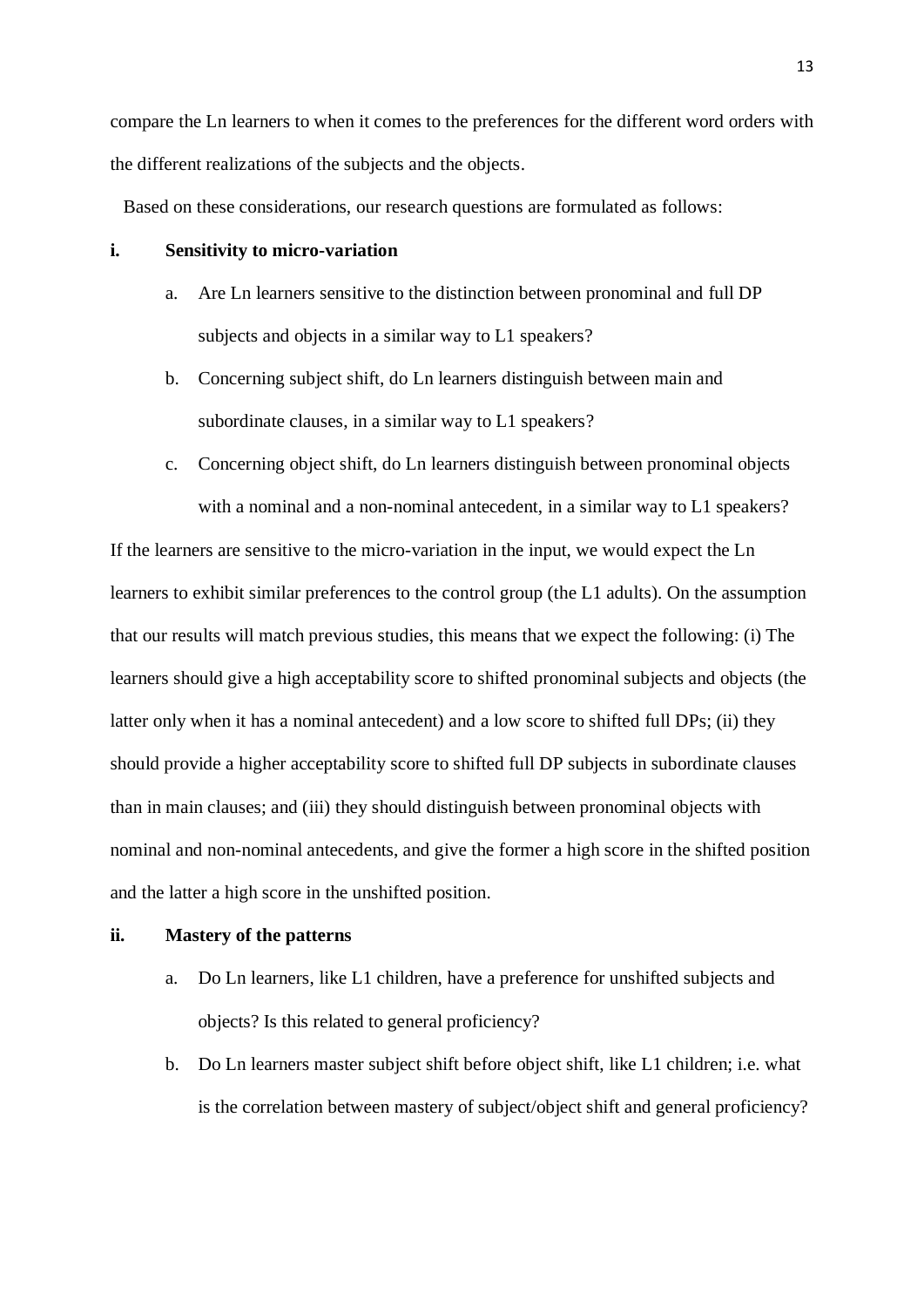If Ln learners can be shown to give both subjects and objects (of all nominal types) a high score when they occur in the unshifted position, this would be similar to the production preferences of L1 children, which is to leave all subjects and objects in situ. On the assumption that the conclusions drawn in previous studies are correct, this would further suggest that Ln learners also are guided by economy principles (avoid movement). If this is related to proficiency, we would expect less proficient learners to have a stronger preference for unshifted subjects and objects than more proficient ones. Finally, if there is a stage at the lower proficiency level during which Ln learners can be shown to give pronominal and full DP subjects a high acceptability score and pronominal and full DP objects a low score, this would be equivalent to what has been observed in production studies with children, as they go through a stage when they shift subjects but not objects in production. Naturally, we expect more proficient Ln learners to provide acceptability scores that are more similar to the native controls.

#### **4. METHODOLOGY AND PARTICIPANTS**

## **4.1** *Participants*

In total 59 learners of Norwegian and a number of native controls completed two tests: one targeting object shift and one targeting subject shift. The L1 speakers were recruited through Facebook, where speakers of the local dialects from two regions, the counties of Troms and Trøndelag, were asked to take part in a survey. A total of 51 Norwegian speakers (aged 27-62, mean 40.8) completed the object shift task. 43 Norwegian speakers (aged 24-72, mean 41.1) completed the subject shift task. 34 of these were also among the 51 who did the object shift task. The Ln learners were students enrolled in a 'Norwegian as a foreign language' course at two Norwegian universities located in the counties that the L1 participants were recruited from. The students came from different parts of the world and were enrolled in three different levels of Norwegian courses. According to the official course descriptions, upon completion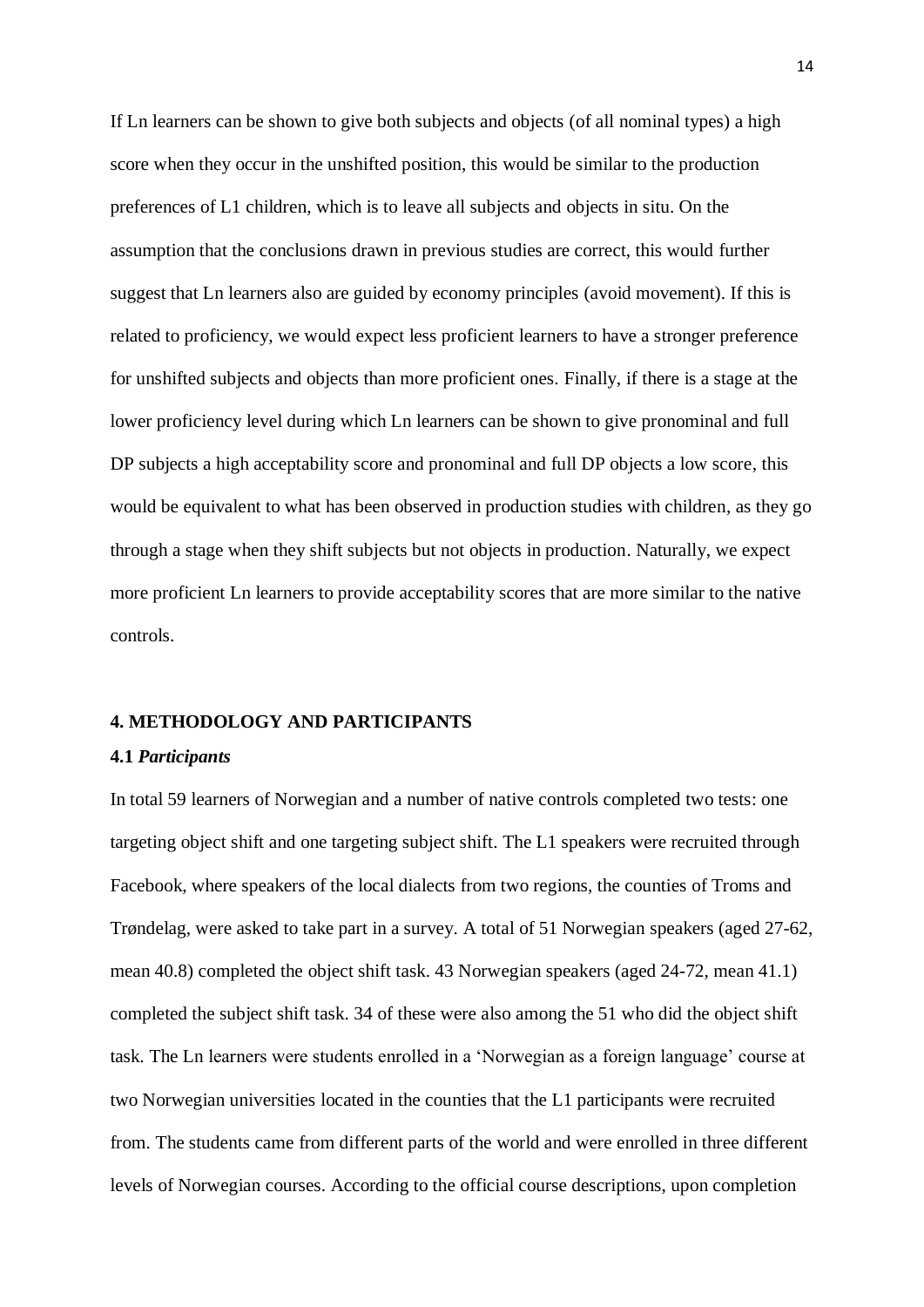of the first of these courses, students are expected to have a proficiency at A2/B1 level according to the Common European Framework of Reference for Languages (CEFR). After the second course, proficiency is expected to be at level B1/B2, and after the third course, a proficiency at level B2/C1 is expected. The number of participants enrolled in each of the three courses is given in Table 1.

| Course       |   |        | No information |
|--------------|---|--------|----------------|
| Number of    | ∸ | ⌒<br>∸ |                |
| participants |   |        |                |

# **Table 1. Number of participants enrolled in each course (or course completed in previous semester for those not currently enrolled).**

The participants reported to have been learning Norwegian for a period of time ranging between 3 months and 5 years, which means that some of the students presumably attended other Norwegian courses or had lived in Norway for some time prior to enrolling in these university courses. Most adult learners of Norwegian are likely to already know two or more languages, including English, and our participants can thus be classified as Ln learners (only a few were true L2 learners — generally those with English as their L1, hence we use the term Ln rather than L2).

The participants provided information about their first language(s) and potential further language knowledge. All of the Ln learners had some proficiency in English, but otherwise they had a variety of language backgrounds. As many as 27 languages were listed as L1s, the most common ones being English (14), German (7), Spanish (7), Russian (6), and Dutch (5). As is well known, a large body of research over many decades has shown that crosslinguistic influence may have major effects in Ln acquisition (cf. e.g. Odlin 2013 and references therein), and as we have seen, the relevant information about the learners' L1s was collected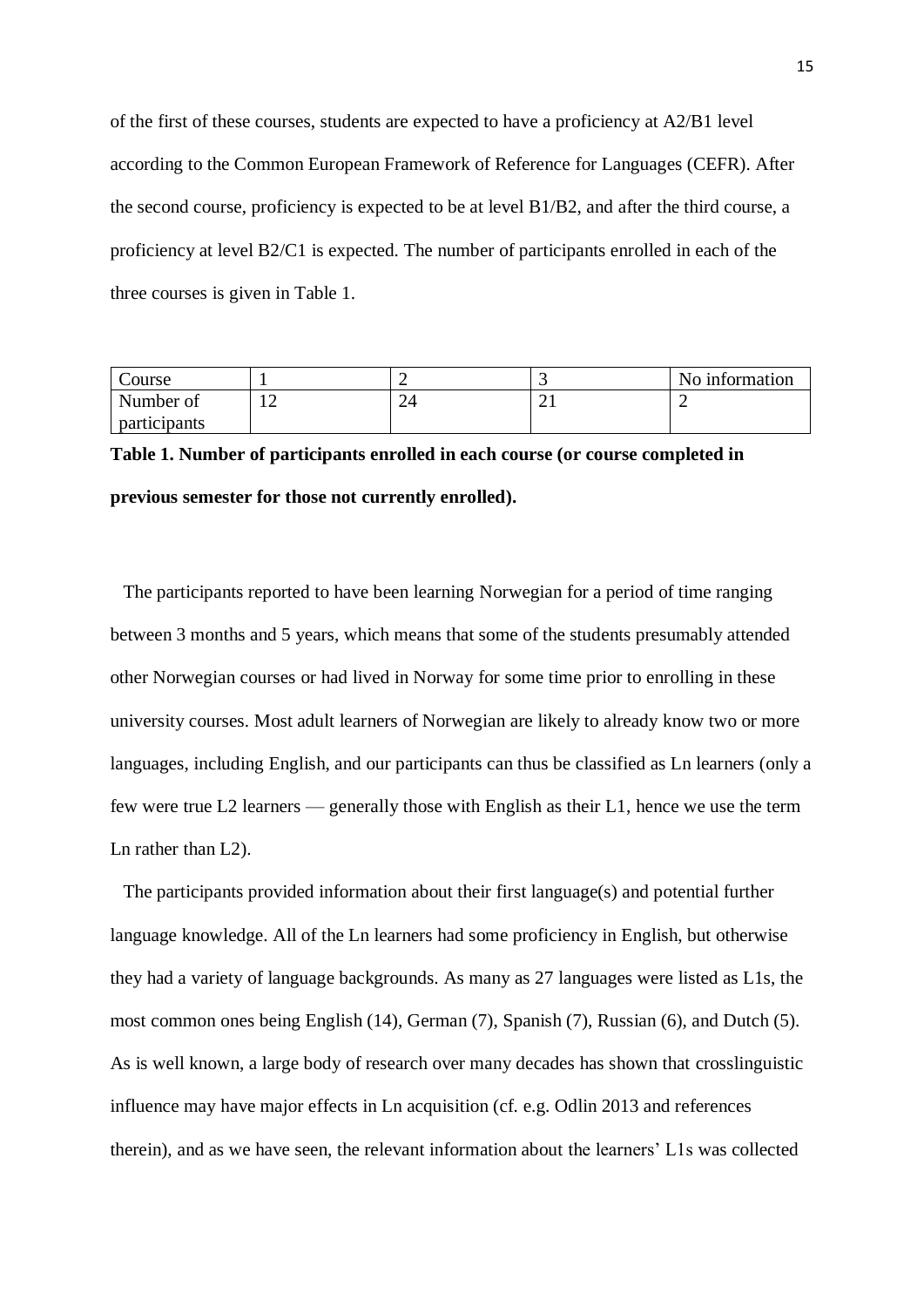for this study, and thus, it would be possible to check whether this had any effect on the participants' performance. However, as the participants were not recruited with this in mind, this factor has not been sufficiently controlled for to reliably be included in the analysis. Indeed, we did run statistical analyses including this factor; we did not get any significant results, but the analyses did reveal some tendencies which suggest that if the factor had been included for the outset, it would probably have had an effect.

In addition to the questions about language background and length of exposure to Norwegian, we also checked the participants' general Norwegian proficiency by including a cloze test consisting of 20 items, targeting the participants' general lexical and morphosyntactic knowledge of Norwegian. According to the cloze test, proficiency did not turn out to vary greatly between the L1 groups, the overall proficiency mean being 14.1 (out of a maximum score of 20;  $SD = 4.25$ ). As expected, proficiency scores increased with higher course levels.

## **4.2** *Materials and procedure*

The L1 Norwegian data were collected through an electronic survey distributed on the Survey Gizmo platform. The object shift survey was sent out first and the subject shift survey followed approximately a week later. The reason for this interval between tests was to avoid test fatigue and to avoid priming effects between the two structure types. The Ln data was collected in conjunction with Norwegian as a foreign language classes through the Survey Gizmo platform. In Tromsø, the object shift survey was distributed to the students in class, while the subject shift survey was distributed via email a week later. In Trondheim, both the object shift and the subject shift survey were distributed via email, the object shift survey first and the subject shift survey a week later. In total, 76 participants completed the object shift survey and 59 of these also completed the subject shift survey. The subject shift survey contained 80 sentences, 40 of them involving subject shift. The 40 test sentences included 20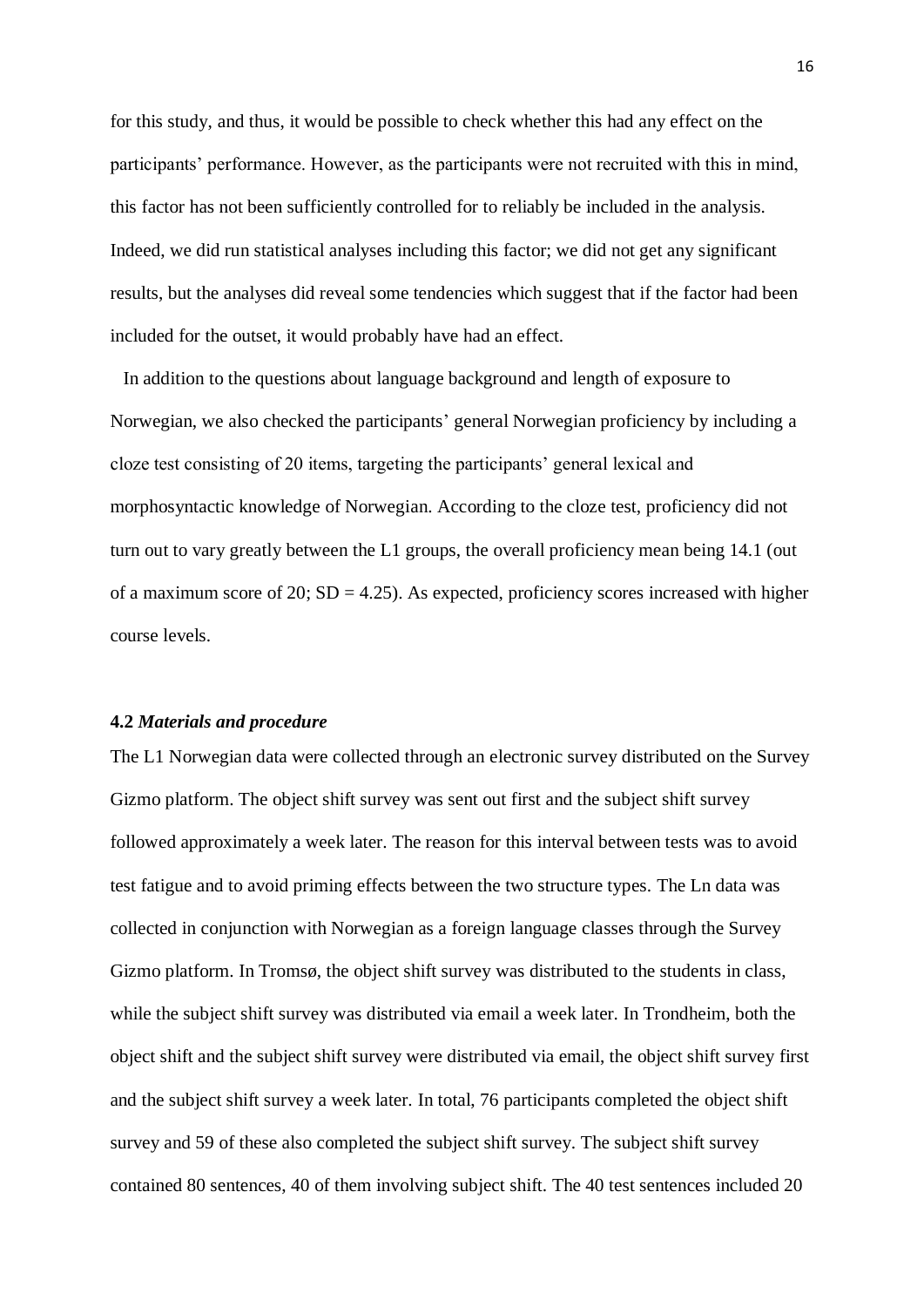main clauses and 20 embedded clauses, all containing structures where full DPs or pronominal subjects (Pron) either preceded or followed negation, as illustrated in Table 2. All full DPs were proper nouns. In our discussion, we refer to the distinction between pronominal and full DPs as one of 'Nominal Type'. The remaining 40 sentences were either fillers or targeted other grammatical phenomena such as verb placement in embedded clauses. Examples (11)-(14) illustrate the type of test sentences included in the subject shift survey.

| Main clauses             | <b>Embedded clauses</b>  |
|--------------------------|--------------------------|
| $5x$ Full DP-Neg $(11a)$ | $5x$ Full DP-Neg $(13a)$ |
| $5x$ Neg-Full DP $(11b)$ | $5x$ Neg-Full DP $(13b)$ |
| $5 x$ Pron-Neg $(12a)$   | $5 x$ Pron-Neg $(14a)$   |
| $5x$ Neg-Pron $(12b)$    | $5x Neg-Pron(14b)$       |

# **Table 2. Types of sentences in the subject shift survey.**

## (11) Brus er dyrt.

*soda is expensive*

a. Derfor kjøper **Tor ikke** Cola så ofte.

b. Derfor kjøper **ikke Tor** Cola så ofte.

*therefore buys Tor not Tor Cokeso often*

'Soda is expensive. Therefore Tor doesn't buy Coke very often.'

(12) Tor synes at brus er dyrt.

*Tor thinks that soda is expensive*

- a. Derfor kjøper **han ikke** Cola så ofte.
- b. Derfor kjøper **ikke han** Cola så ofte.
	- *therefore buys he not he Coke so often*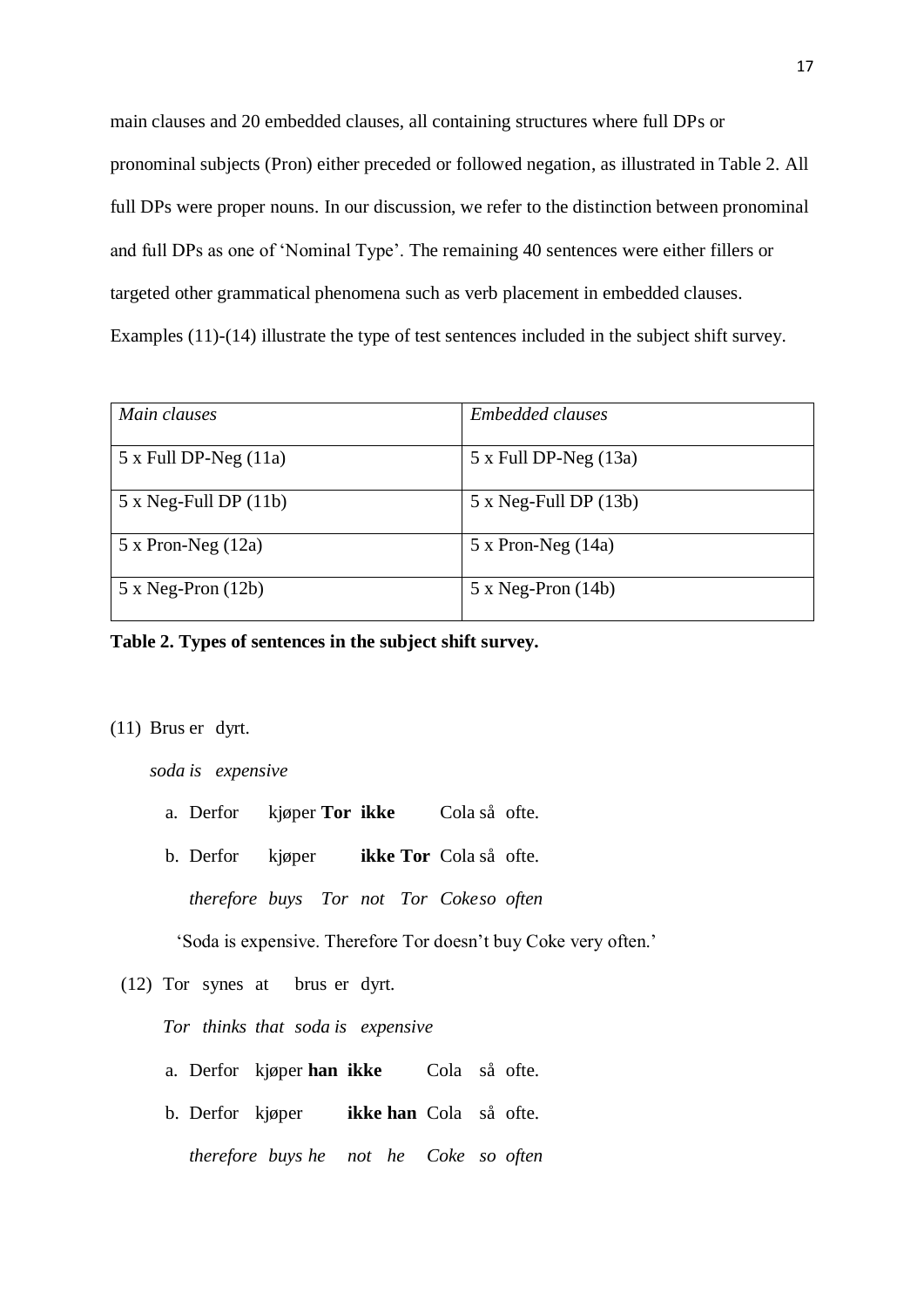'Tor thinks that soda is expensive. Therefore he doesn't buy Coke very often.'

(13) Det var mye bråk på festen.

*it was much noise on party.DEF*

a. Han forstod at **Mona ikke** ville dra dit.

b. Han forstod at **ikke Mona** ville dra dit.

*he understood that Mona not Mona wanted go there* 'There was a lot of noise at the party. He understood that Mona didn't want to go

there.'

- (14) Det var mye bråk på festen.
	- *it was much noise on party.DEF*
		- a. Han forstod at **hun ikke** ville dra dit.
		- b. Han forstod at **ikke hun** ville dra dit. *he understood that she not she wanted go there*

'There was a lot of noise at the party. He understood that she didn't want to go there.'

The object shift survey consisted of a total of 50 sentences, of which 30 directly targeted object shift and the remaining 20 were fillers. The test sentences were all main clauses and included structures where (definite or indefinite) full DP objects or pronominal objects with nominal or non-nominal antecedents (Pron and PronNN) either preceded or followed negation, as shown in Table 3. Examples (15)-(17) illustrate the type of test sentences included in the object shift survey.

Each item consisted of two sentences: one sentence providing some background, followed by a target sentence with a shifted or unshifted argument. The test set included a shifted and an unshifted version of each item. In the target sentences with object pronouns, the antecedent of the pronoun was always introduced in the preceding sentence, see example (16-17).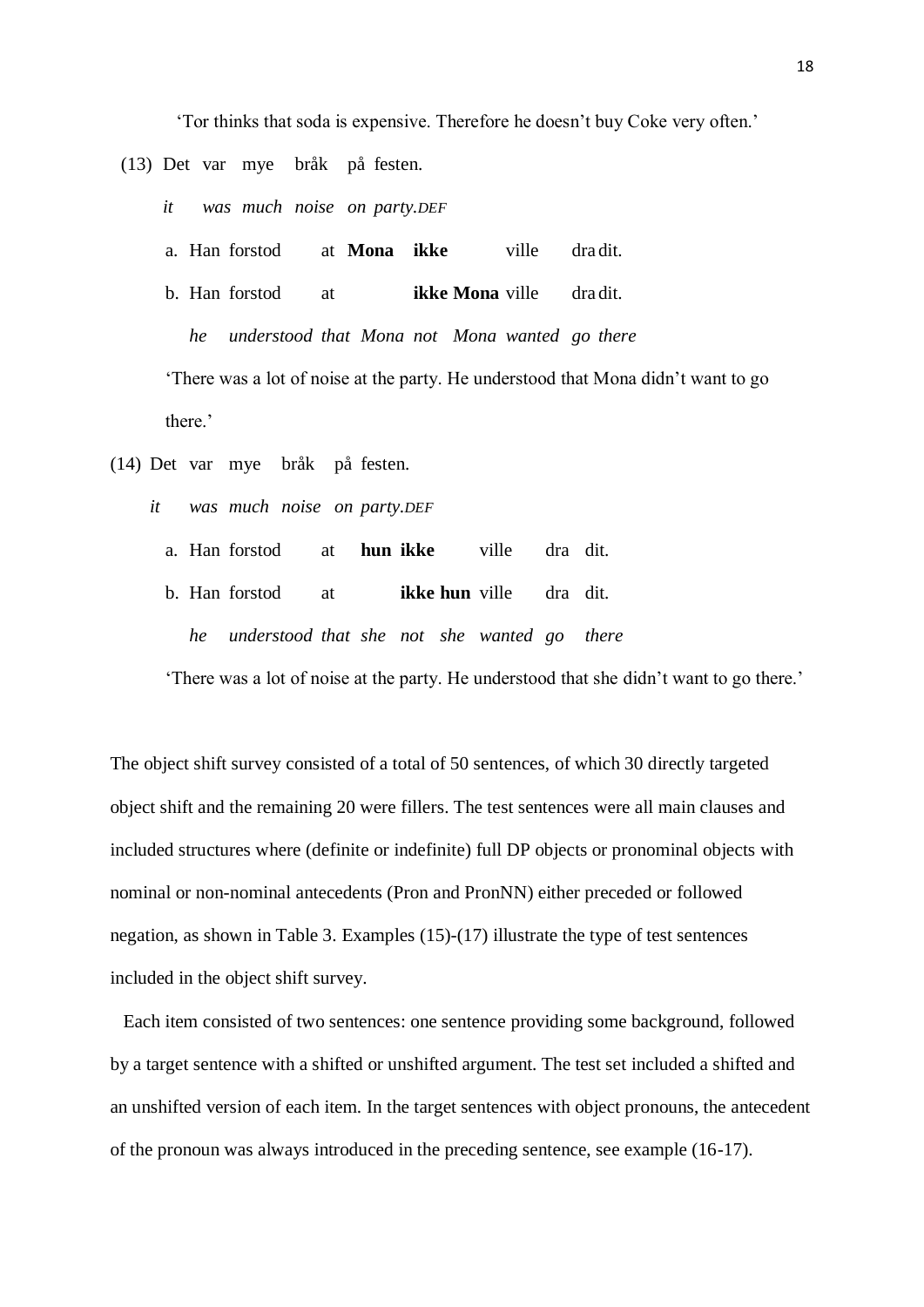| <b>Full DP</b> objects       | Pronominal objects        |                                 |  |  |  |  |
|------------------------------|---------------------------|---------------------------------|--|--|--|--|
|                              | Nominal antecedent (Pron) | Non-nominal antecedent (PronNN) |  |  |  |  |
| $5 \times$ Full DP-Neg (15a) | $5 x$ Pron-Neg (16a)      | $5 \times$ PronNN-Neg (17a)     |  |  |  |  |
| $5 \times$ Neg-Full DP (15b) | $5 \times Neg-Pron (16b)$ | $5 \times Neg-PronNN(17b)$      |  |  |  |  |

## **Table 3. Types of sentences in the OS survey.**

- (15) Det var salg på kjøpesenteret.
	- *it was sale on shopping-mall.DEF*
		- a. Mona kjøpte **klær ikke** der den dagen.
		- b. Mona kjøpte **ikke klær** der den dagen.

*Mona bought clothes not clothes therethat day.DEF*

'There was a sale at the shopping mall. Mona didn't buy clothes there that day.'

(16) Det gule skjørtet var på salg.

*the yellow skirt.DEF was on sale*

- a. Mona kjøpte **det ikke** den dagen.
- b. Mona kjøpte **ikke det** den dagen.

*Mona bought it not it that day.DEF*

'The yellow skirt was on sale. Mona didn't buy it that day.'

(17) Maria vil at de skal flytte.

*Maria wants that they shall move*

- a. Magnus vil **det ikke** akkurat nå.
- b. Magnus vil **ikke det** akkurat nå.

*Magnus wants it not it just now*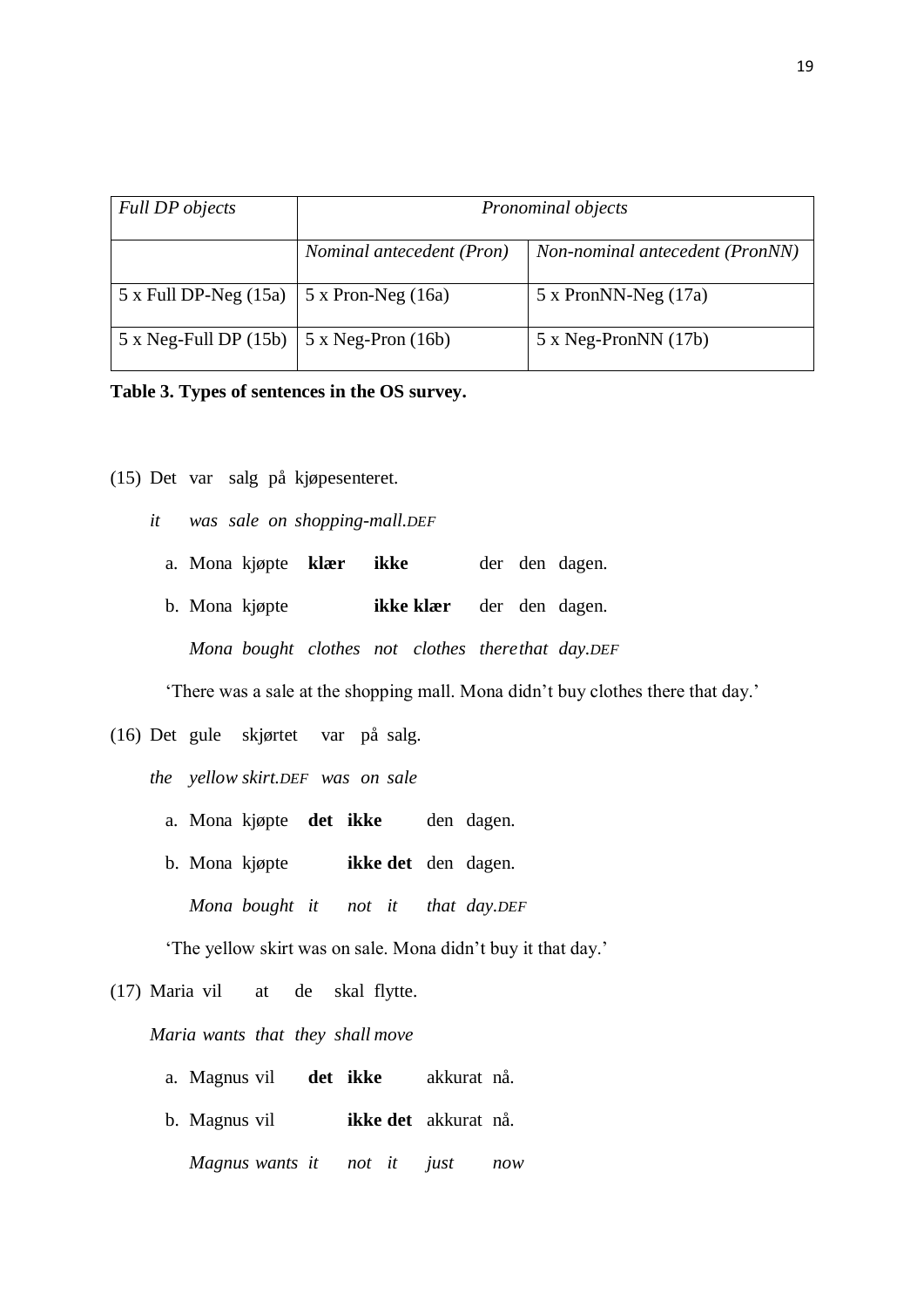'Maria wants to move. Magnus doesn't want that right now.'

The sentences were shown in a pseudo-randomized order, such that the shifted and unshifted version of each item appeared with at least 10 sentences between them. The participants were asked to rate each sentence on a Likert scale from one to six, where 1 is *completely unacceptable* and 6 is *completely acceptable*. The use of a scale gives the participants the option to give more nuanced answers, while still capturing the tendencies of acceptance for the different types of examples.

## **4.3** *Method of Analysis*

In presenting the results, we plot the mean acceptability score for each of the conditions for the L1 and Ln groups with error bars representing a 95% confidence interval. In addition, we analyze the data using mixed effects modelling. For the first three research questions (sensitivity to micro-variation), we investigate how the factors *Nominal Type* (full DP, pronoun with nominal and with non-nominal antecedents), *Syntactic Function* (Subject and Object), and *Clause Type* (Main and Embedded) affect preference for shifting an argument across negation. The dependent variable is what we call the *shift preference*, which we calculate by subtracting the acceptability score for the unshifted sentence from the acceptability score for the shifted sentence (for each participant and shifted-unshifted item pair). We thus get an 11 point scale, ranging from -5 (lowest possible score (1) for shifted sentence, and highest possible score (6) for the unshifted sentence) to 5. A score of 0 indicates that the shifted and unshifted sentence were assignied the same acceptability score. We estimate the effect of each factor by comparing an intercept-only model to a model containing the relevant predictor. In addition, we consider the interaction of the different predictors. We repeat this procedure for each of the research questions, for both the L1 and the Ln groups.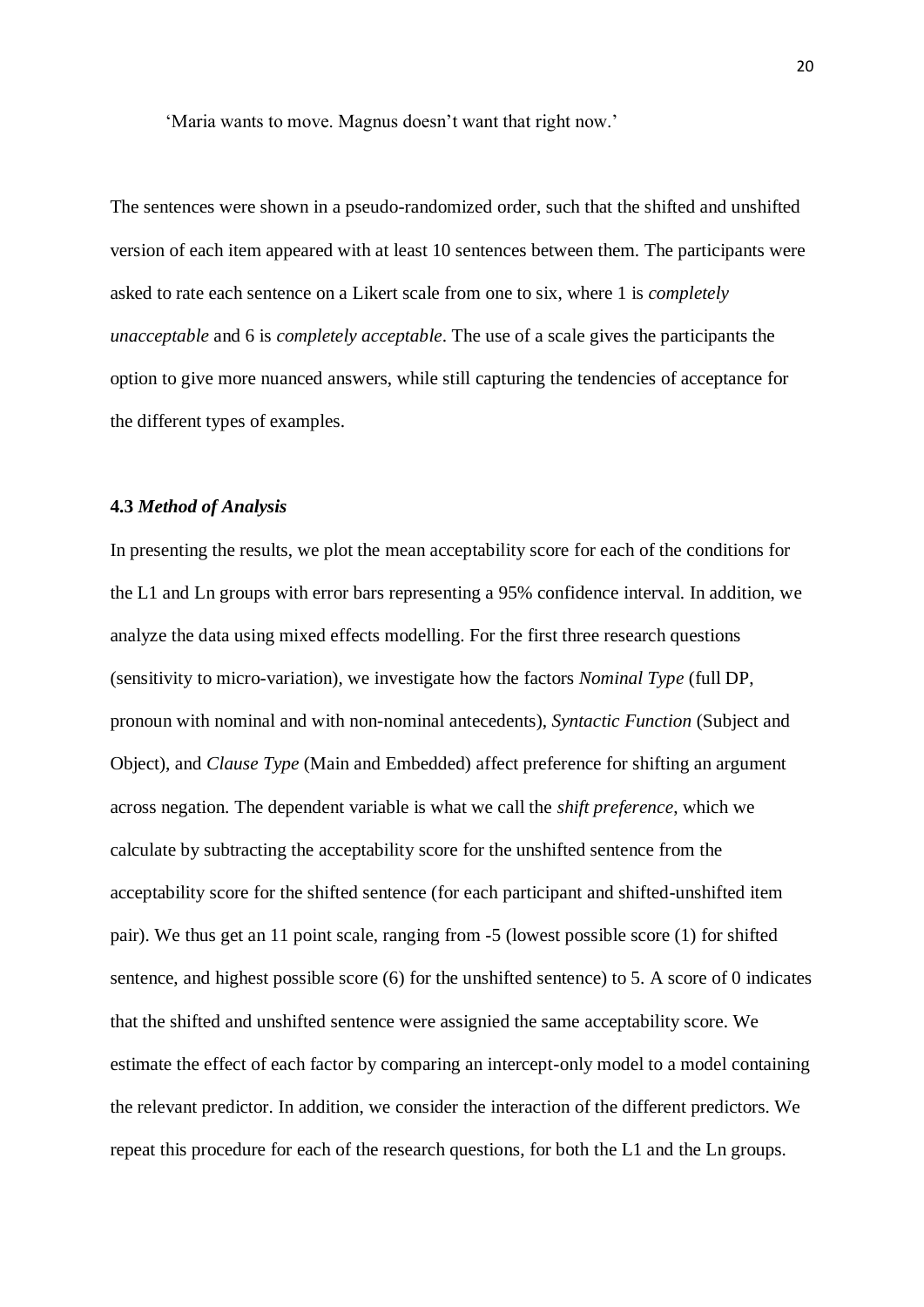For the two final research questions (Mastery of Patterns), we correlate the participants' shift preference in the relevant conditions with their proficiency score. We again use mixed effects modelling with the shift preference as the dependent variable, and we investigate a possible interaction between proficiency score and the relevant condition. In appendix A-C we include the model coefficients, standard errors and t-values from the full models of the Ln speakers, including procifiency score and linguistic predictors.

## **5. RESULTS**

#### **5.1** *Sensitivity to micro-variation*

We start by considering the core cases of subject and object shift: full DPs and pronouns (for object shift, with nominal antecedents) in main clauses involving verb movement (research question ia). For L1 speakers (N=43/51) there is a strong preference for shifted pronouns and unshifted full DPs, both for subjects and objects, as shown in Figure 1.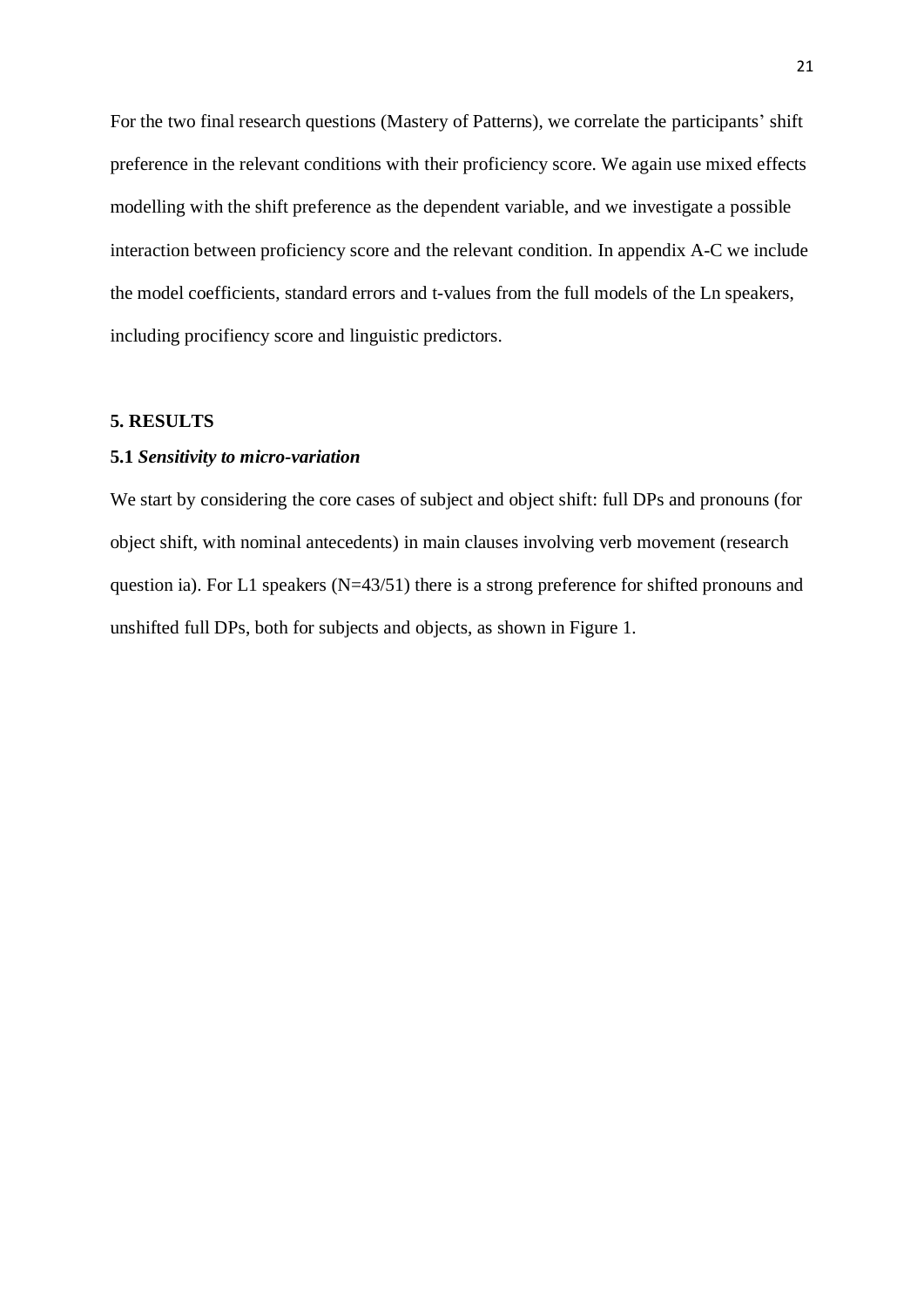

Figure 1. L1 speakers' mean judgement of pronominal and full DP subjects (N = 43) and **objects**  $(N = 51)$ .

The analysis of the shift preference reveals a main effect of Nominal Type  $(\chi^2(1) = 46.024, p$  $< 0.001$ ), no main effect of Syntactic Function ( $\chi^2(1) = 0.92$ , *ns*), but an interaction between Nominal Type and Syntactic Function  $(\chi^2(2) = 14.74, p < 0.001)$ . As we see in Figure 1, both pronominal subjects and pronominal objects are preferred in the shifted position, while DP subjects and DP objects are preferred in unshifted position. The shift preference is slightly smaller for pronominal objects compared to pronominal subjects, and the preference for the unshifted position is higher for full DP objects than for full DP subjects. The results are in accordance with the standard description of argument shift in Norwegian: subject and object pronouns shift, full DP subjects preferably do not shift and full DP objects cannot shift.

As shown in Figure 2, the results from the Ln speakers look quite the opposite of those from the L1 speakers. We see a general preference for shifted subjects and for unshifted objects. The mixed effects models reveal a main effect of Syntactic Function  $(\chi^2(1) = 37.4, p < 0.001)$ ,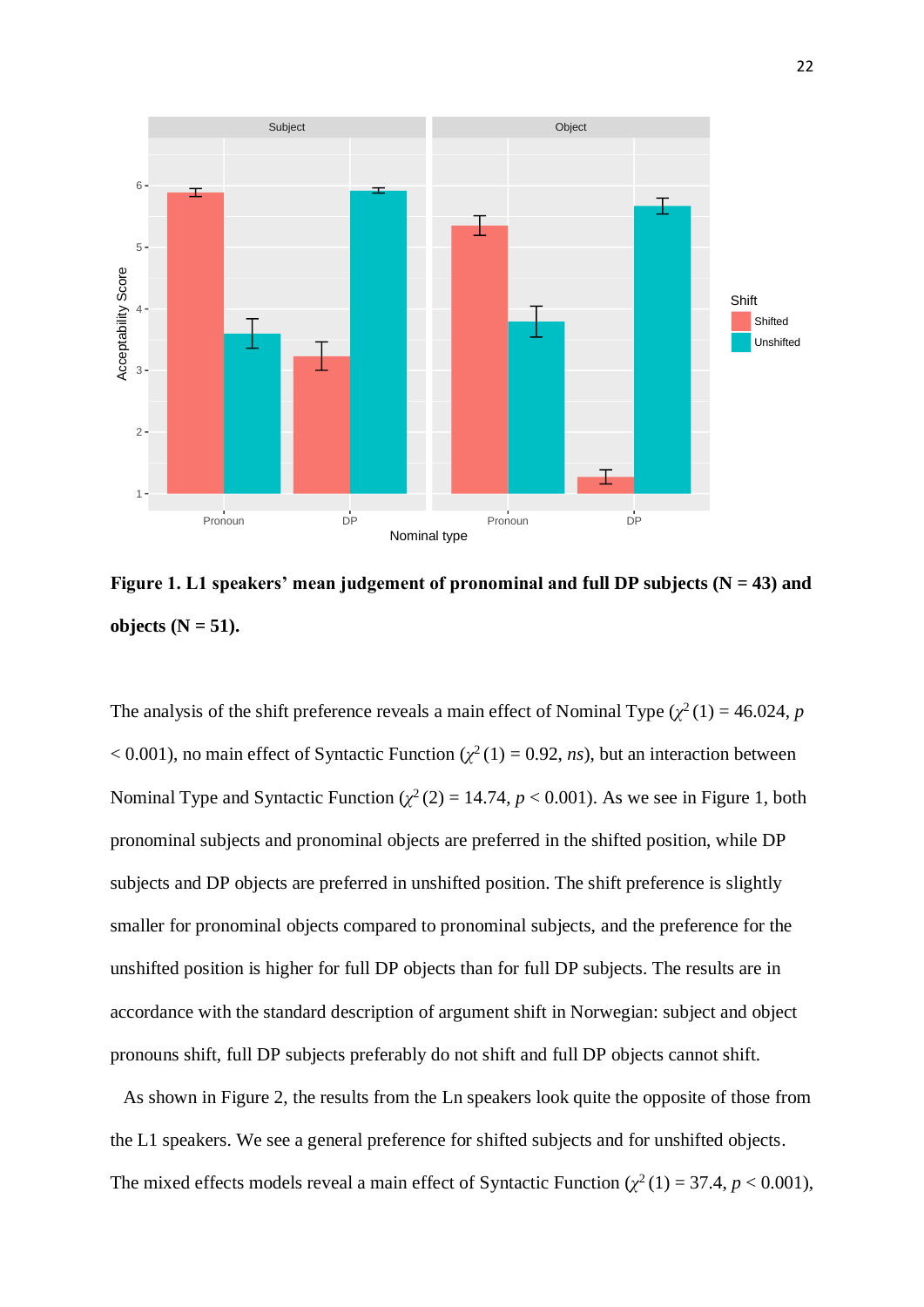but not for Nominal Type  $(\chi^2(1) = 1.94, ns)$ . Again, we find an interaction between Syntactic Function and Nominal Type  $(\chi^2(1) = 70.2, p < 0.001)$ . The factor Nominal Type plays a minor role for objects, but not for subjects.



**Figure 2. Ln learners' mean judgement of pronominal and full DP subject and objects**   $(n = 59)$ .

In short, whereas L1 speakers mainly make their choice of argument placement based on the Nominal Type (pronominal vs. full DP), the Ln speakers make their choice based on Syntactic Function (subject vs. object). However, both groups show an interaction between the two predictors in the same direction: the effect of nominal type is larger for objects than for subjects. This suggests that the Ln group may be developing towards the preferences of the L1 group.

We now move on to research question ib: Concerning subject shift, do Ln learners distinguish between main and subordinate clauses, in a similar way to L1 speakers? The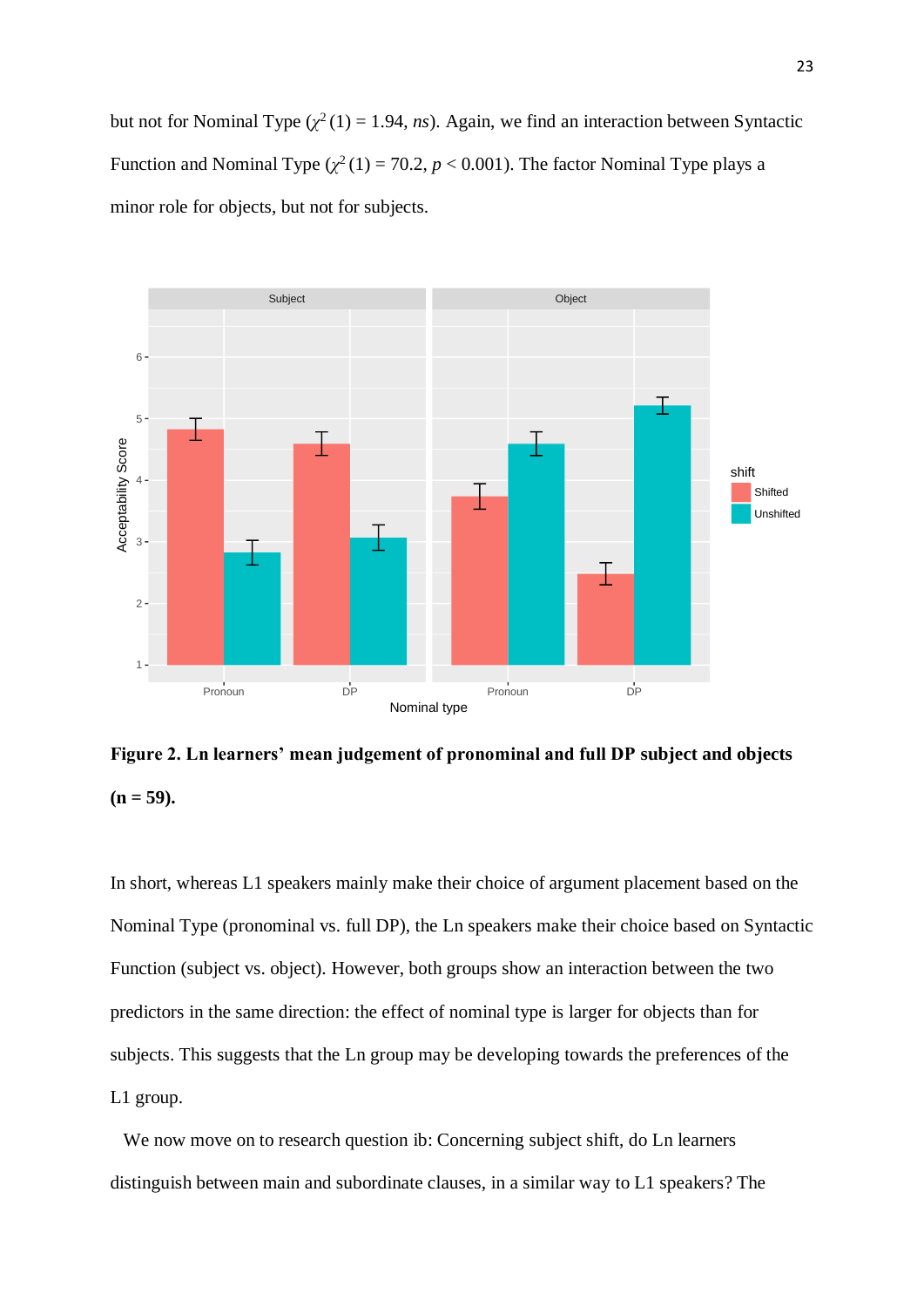results for subject placement in embedded clauses for the L1 speakers are shown in Figure 3. We repeat the main clause results here, for a simple comparison.



**Figure 3. L1 speakers' mean judgement of pronominal and full DP subjects in**  embedded and main clauses.  $(N = 43)$ 

We see a high shift preference for both full DPs and pronouns in embedded clauses, which contrasts with the results for the main clauses, where only pronouns shift. There is no significant effect of Nominal Type for the embedded subjects. On this point Ln speakers show similar preferences to L1 speakers, as shown in Figure 4. The Ln speakers overall have a significantly higher preference for shifted subjects in embedded clauses compared to main clauses  $(\chi^2(1) = 19.4, p < 0.001)$ , and the shift preference is equally strong for pronouns and full DPs.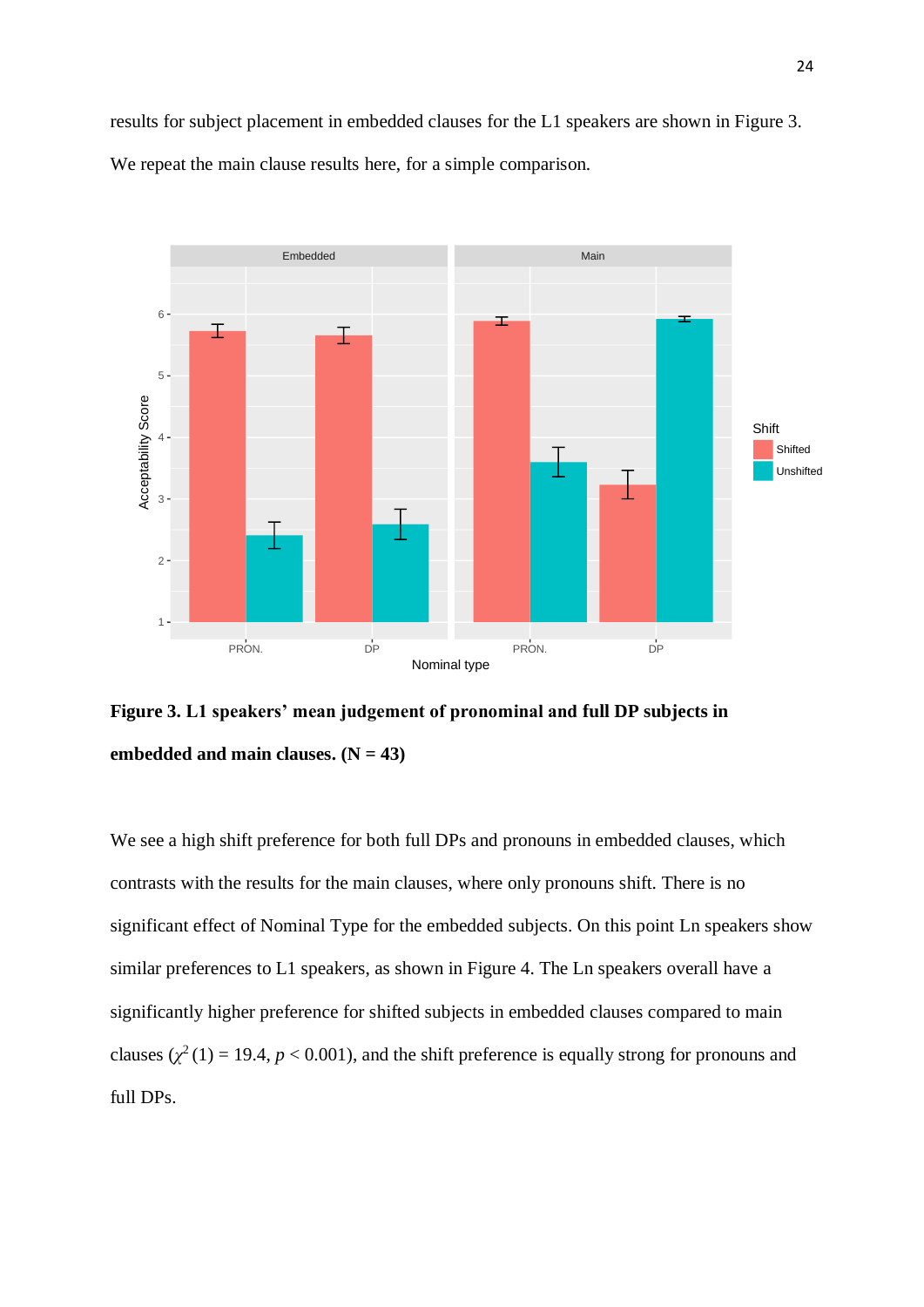

**Figure 4. Ln learners' mean judgement of pronominal and full DP subjects in embedded**  and main clauses.  $(n = 59)$ .

The final research question addressing micro-variation (ic) concerns the difference between object pronouns with nominal and non-nominal antecedents. The results are shown in Figure 5. The graph contains data from both L1 and Ln speakers and shows that L1 speakers are indeed sensitive to whether pronominal objects have a nominal or a non-nominal antecedent  $(\chi^2(1) = 23.7, p < 0.001)$ . Pronominal objects with a nominal antecedent are preferred in shifted position, while pronominal objects with a non-nominal antecedent are preferred in unshifted position. In contrast, the Ln speakers are not sensitive to this distinction  $(\chi^2(1))$  = 1.6393, *df* = 1, *ns*); both types of pronominal objects are preferred *in situ*, even though the shifted position also received quite a high rating.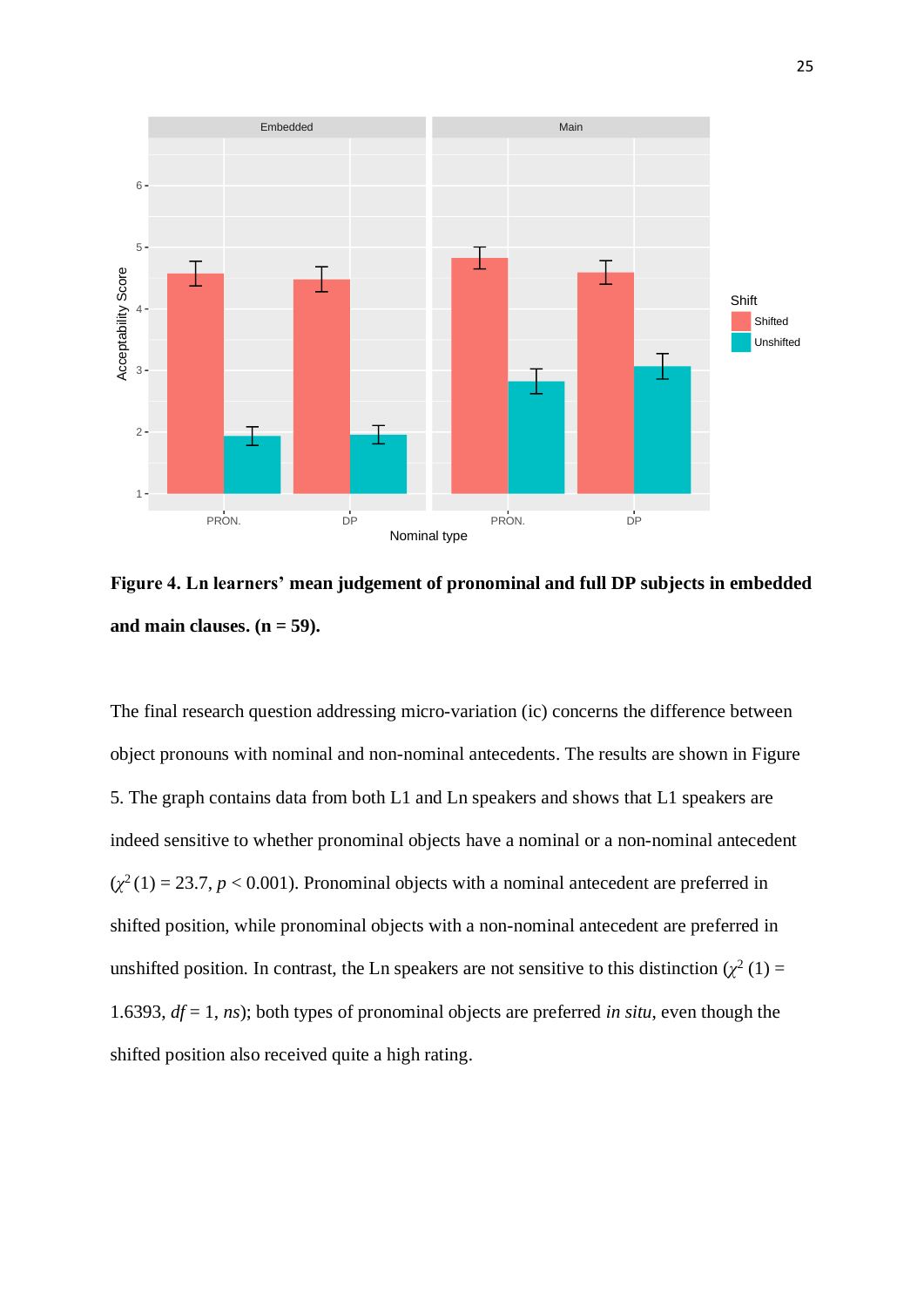

**Figure 5. L1 speakers (n = 51) and Ln learners' (n = 59) mean judgement of pronominal objects with nominal and non-nominal antecedents.**

To summarize the results concerning the first three research questions, we see that Ln speakers make their choice of argument placement based on syntactic function: subjects are placed before negation and objects are placed after negation. This leads to two non-target like structures: full DP subjects are preferred before negation, and pronominal objects are preferred *in situ*. However, there are indications that Ln learners also take Nominal Type into consideration, at least for objects with nominal antecedents. Shifted pronominal objects receive higher scores compared to shifted full DP objects. The general shift preference for subjects is stronger in embedded clauses compared to main clauses, which suggests an awareness of the effect of clause type on argument placement.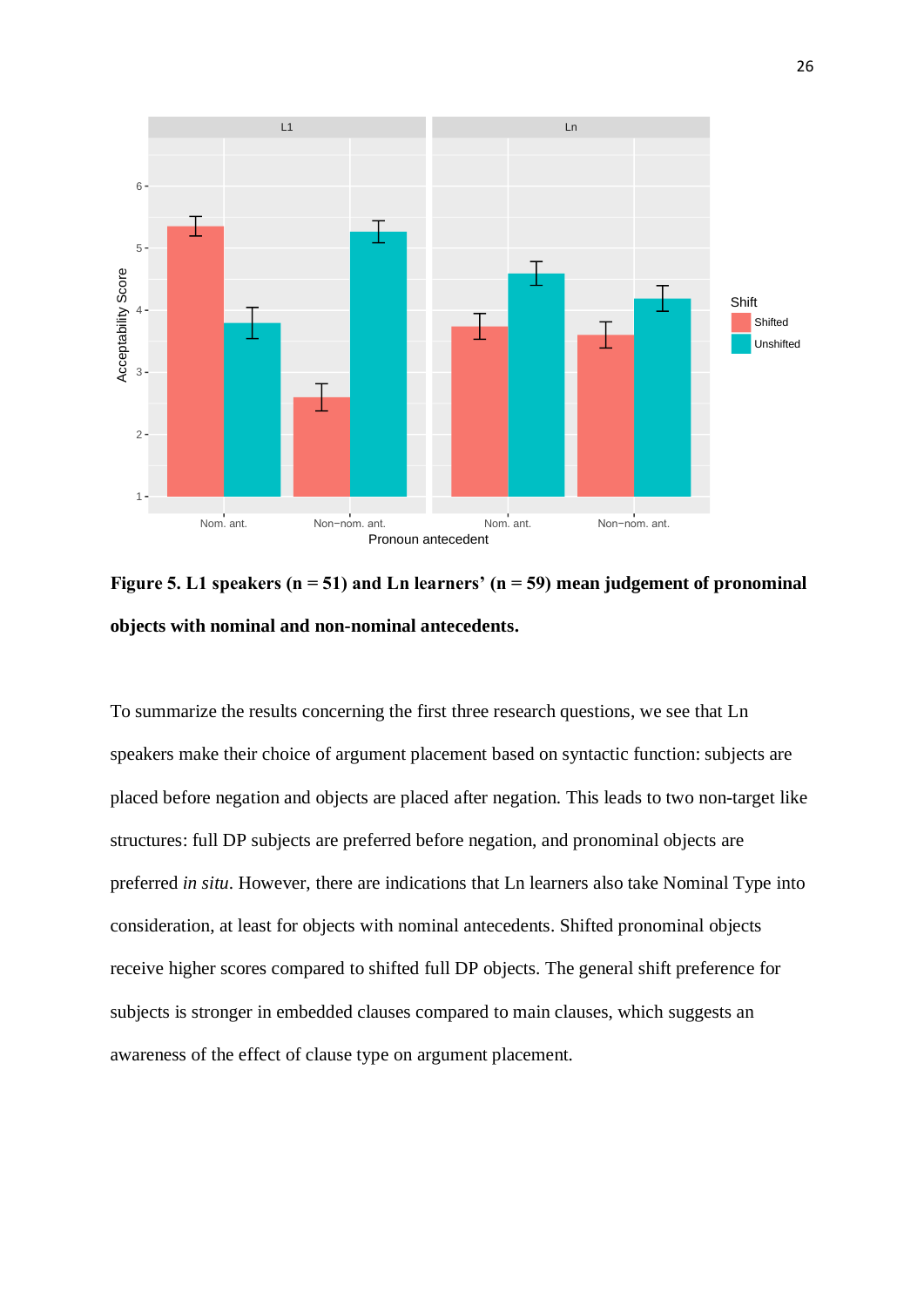## **5.2** *Mastery of patterns*

Above, we saw that Ln speakers were not very sensitive to the full DP-pronoun distinction. Whether the antecedents of object pronouns were nominal or non-nominal also did not appear to have any effect on argument placement. In the second set of research questions, we investigate whether Ln speakers develop a more target-like grammar as their general proficiency increases. We investigate this by adding the factor proficiency score to our models, to see whether increased proficiency leads to more target-like shift preferences.

In Figure 6, we plot the correlation between proficiency score and the shift preference for main clause pronominal and full DP subjects and objects. We include the L1 shift preference in the graph (dotted lines) as reference points. A value above 0 indicates that shifted word order is preferred over unshifted, and a value below 0 indicates a preference for unshifted word order. We expect the Ln preferences to approach the L1 value as proficiency increases. This turns out to be true for pronominal subjects, pronominal objects and full DP objects (red, black and purple lines), but not for full DP subjects (blue line). Contrary to expectations, Ln speakers increase their preference for shifting full DP subjects, thus moving further away from the target L1 grammar with increased proficiency.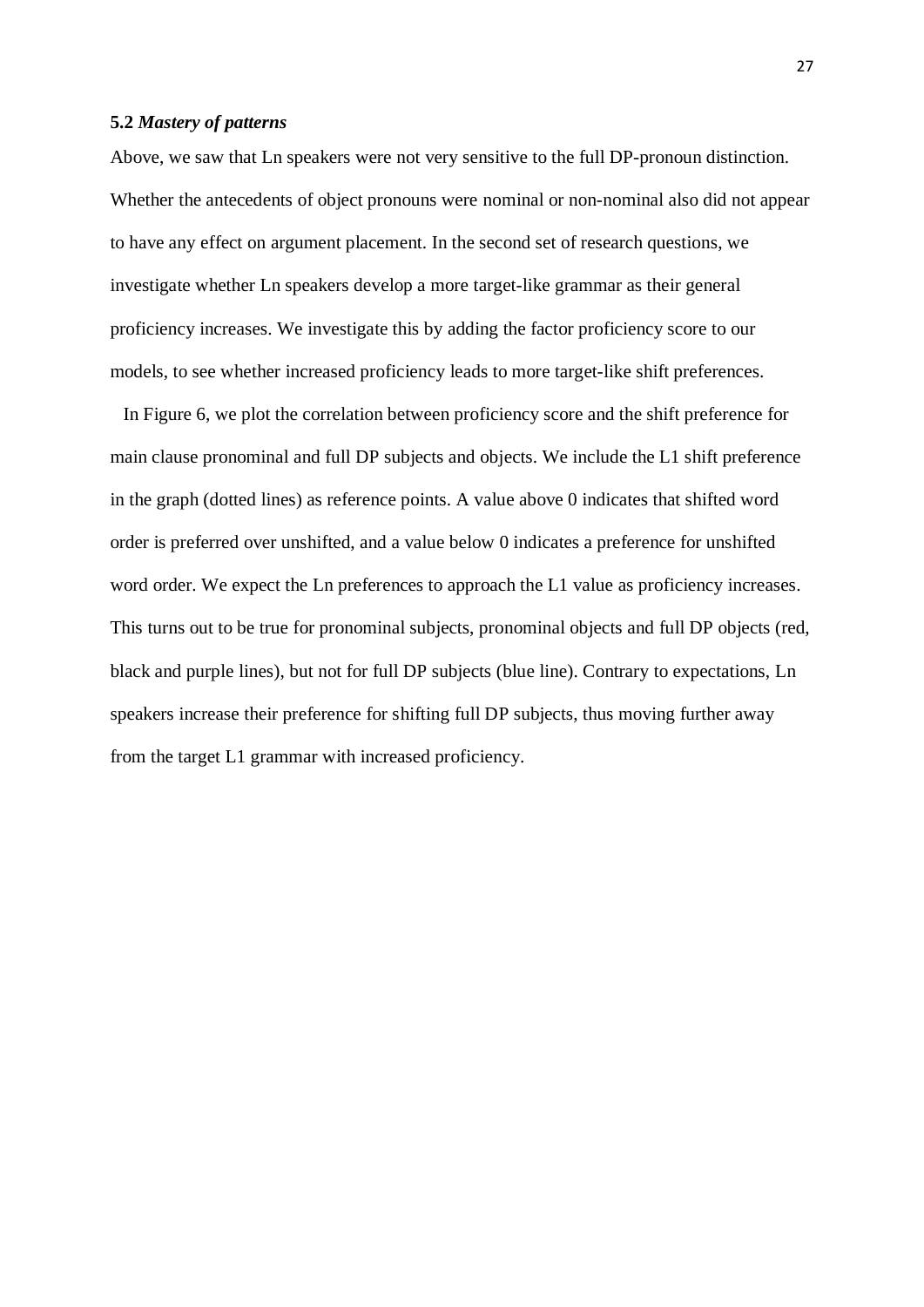

**Figure 6. Ln speakers' shift preferences relative to proficiency score and L1 speakers.**

The coefficients and standard errors from the mixed effects model for the interaction between proficiency score, Nominal Type and function can be found in appendix A. We find a main effect of proficiency score ( $\beta = 0.28$ ,  $SE = 0.06$ ,  $p < 0.001$ ), but no interaction between proficiency score and argument, or proficiency score and function. This means that the preference for shifted pronominal subjects, full DP subjects, and pronominal objects increases with increasing proficiency scores. However, there is a three-way interaction between proficiency score, argument and function ( $\beta$  = -0.15, *SE* = 0.07, *t* > 2) – in fact, we see a small increase in the dispreference for shifted full DP objects with increased proficiency. From the model we can also conclude that Ln speakers with the lowest proficiency have a strong preference for unshifted objects, both pronouns and full DPs. The low proficient Ln learners however seem to have no clear preferences for subject placement, as both pronominal and full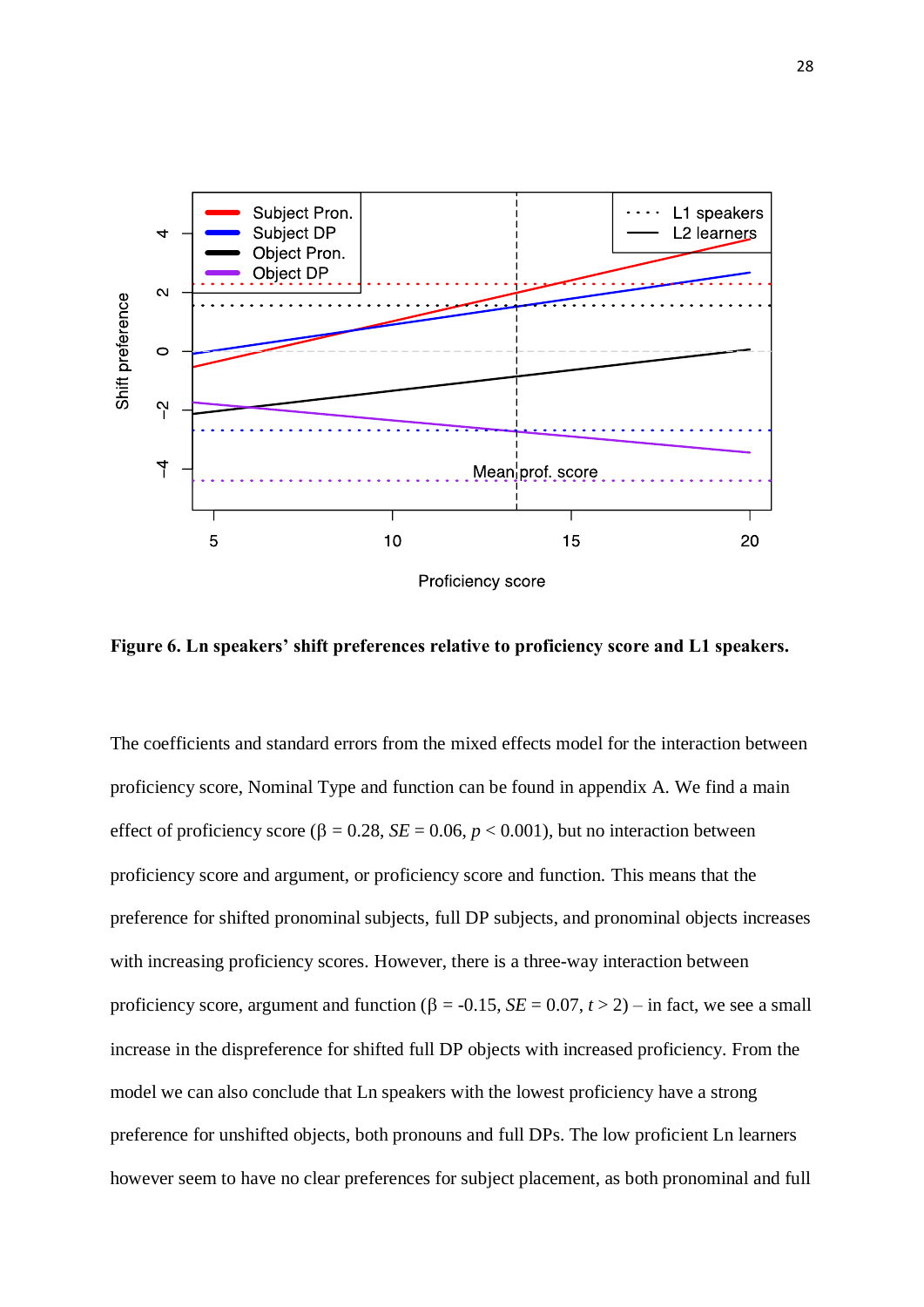DP subjects are scored around zero; the preference for shifted subjects increases with increased proficiency, but this is only the target for pronouns.

The Ln speakers thus seem to be in the process of acquiring object placement. The shift preference is increasing for the pronouns and decreasing for the full DPs. However, even the most proficient learners still have not reached a point where they prefer pronominal objects in shifted position. We can now investigate whether the Ln speakers are sensitive to the fine distinctions with respect to the type of antecedent of pronominal objects, in that they adjust their preferences for the placement of objects with non-nominal antecedents. Based on L1 preferences, we would expect these objects to pattern with full DP objects rather than pronominal objects with nominal antecedents. However, it turns out that the slope for objects with non-nominal antecedents is not significantly different from the slope for other objects  $(\chi^2)$  $(2) = 1.23$ , *ns*): With increased proficiency, the Ln speakers increase their acceptance of shifted pronominal objects with both nominal and non-nominal antecedents. The model coefficients for both types of pronominal objects are given in appendix B.

For embedded subjects, we see the same development as for main clause subjects: the shift preference for both full DPs and pronouns correlate positively with proficiency score. The effect of proficiency score is not significantly larger for embedded clauses compared to main clauses ( $\chi^2(1) = 0.017$ , *ns*), or for embedded pronouns compared to embedded full DPs ( $\chi^2(1)$ )  $= 0$ , *ns*). The model coefficients for embedded and main clause subjects are given in appendix C.

#### **6. DISCUSSION**

Our first research question concerned the Ln learners' sensitivity to the variation in subject shift and object shift constructions, with sub-questions addressing finer distinctions between pronouns and full DPs, main and embedded clauses, and pronouns with nominal and nonnominal antecedents. As we saw in the previous section, the general picture is that Ln learners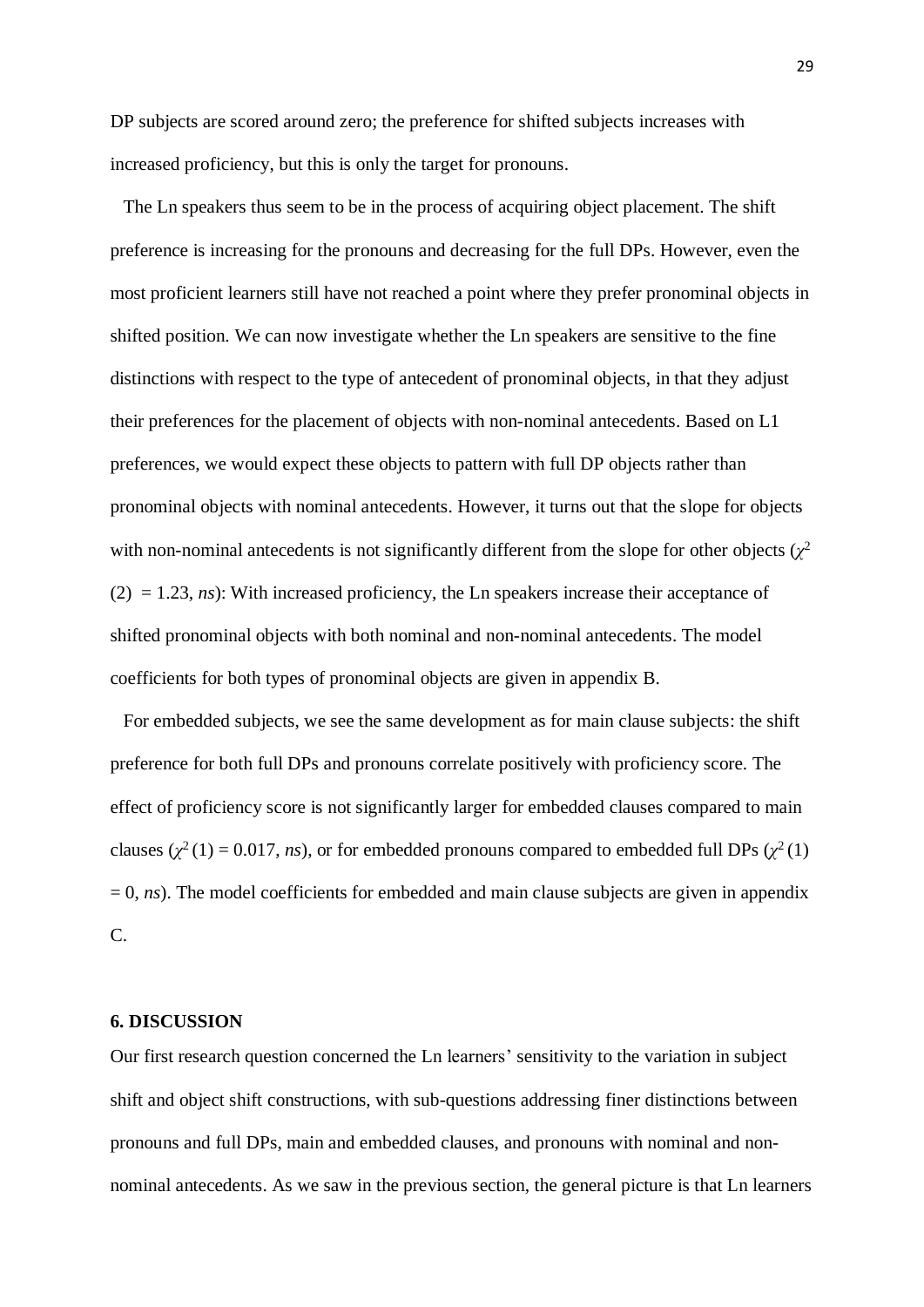prefer all subjects shifted and all objects unshifted, whether they are realized as pronouns or full DPs. However, for objects, we see that the Ln learners soon start to treat pronouns and DPs differently. We see that the preference for unshifted over shifted full DPs objects is stronger than for pronouns, indicating that although the Ln learners do not display target-like preferences for shifting pronouns, they are more willing to accept (target-like) shifted pronouns than (non-target-like) shifted full DPs. Importantly, there is development towards distinguishing more clearly between pronominal and full DP objects with increased proficiency, as we see a significant correlation between proficiency and a preference for unshifted full DPs (cf. Figure 6). This means that with increasing proficiency the learners get better at rejecting a word order that is completely ungrammatical in the target language, i.e. shifted full DP objects, while they in fact get worse at rejecting a word order that is clearly dispreferred by L1 Norwegians but not ungrammatical, i.e. shifted full DP subjects. Thus, our results indicate that the Ln learners to some extent distinguish between pronouns and full DPs. However, recall that even the most proficient learners have only just reached a point where they have no shift preference with object pronouns, but the developmental trend is in the direction of the target, as less proficient learners prefer them unshifted. Furthermore, the target-consistent micro-variation is not yet in place.

We then move to the sub-question regarding the distinction between main and embedded clauses. The Ln learners' general preference for shifted subjects leads to target-like preferences for embedded clauses, where all subjects are preferred in shifted position also by the native controls. This is presumably due to a general tendency — both for L1 and Ln speakers — for clause-initial subjects. Given that this is different from L1 children's initial production (a preference for unshifted subjects), it further indicates that Ln learners may have an early preference for shifted subjects (cf. research question iia.). Furthermore, the stronger rejection of unshifted word order in embedded clauses indicates that Ln learners make a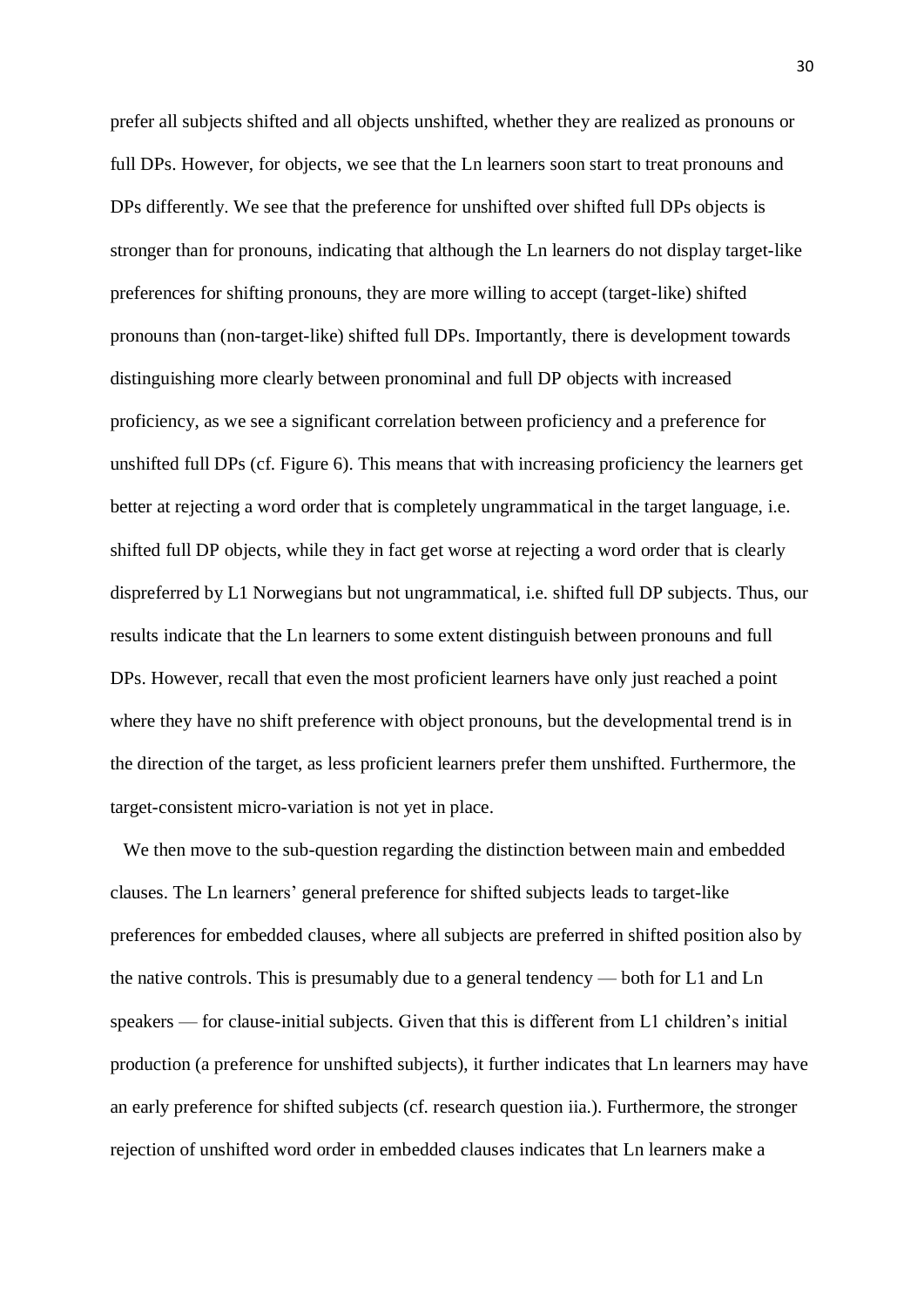distinction between main and embedded clauses. The Ln learners thus exhibit a similar preference to L1 children, who also have been shown to distinguish between the two clause types.

We also addressed whether Ln learners of Norwegian make a distinction between pronouns with nominal and non-nominal antecedents in the case of object shift. Not surprisingly, L1 speakers clearly prefer the former in shifted position and the latter *in situ*. However, there is no significant difference in preferences among the Ln learners; both types of pronominal objects are preferred in unshifted position. There is also no indication of development of such a distinction with increased proficiency. In fact, there is a slight increase in acceptance of shifted pronouns of both types with increased proficiency.

Our second main research question asked whether Ln learners' would exhibit a preference for the unshifted position and whether they would acquire subject shift before object shift in a manner similar to L1 learners. The first sub-question, whether Ln learners show a preference for unshifted subjects and objects at an early stage of development, was based on previous research showing that Norwegian L1 children initially produce both subjects and objects in unshifted position. While adult Ln learners of Norwegian do show a preference for unshifted objects, just like L1 children, they seem to prefer both pronominal and full DP subjects in shifted position, in main and as well as embedded clauses. Thus, whereas L1 children acquire the two subject positions early on, the Ln learners seem to have a strong preference for the shifted position. Moreover, with increasing proficiency they even develop a stronger, nontarget-like preference for shifted full DP subjects, showing no signs of connecting information structure, and hence also Nominal Type, to syntactic position (i.e. whether the subject conveys given or new information, cf. section 2.1). For objects, we see that the Ln learners disprefer shifting pronominal objects, like L1 children. As shown in Figure 2, they make a clear distinction between pronominal and full DP objects in a target-like fashion, and further,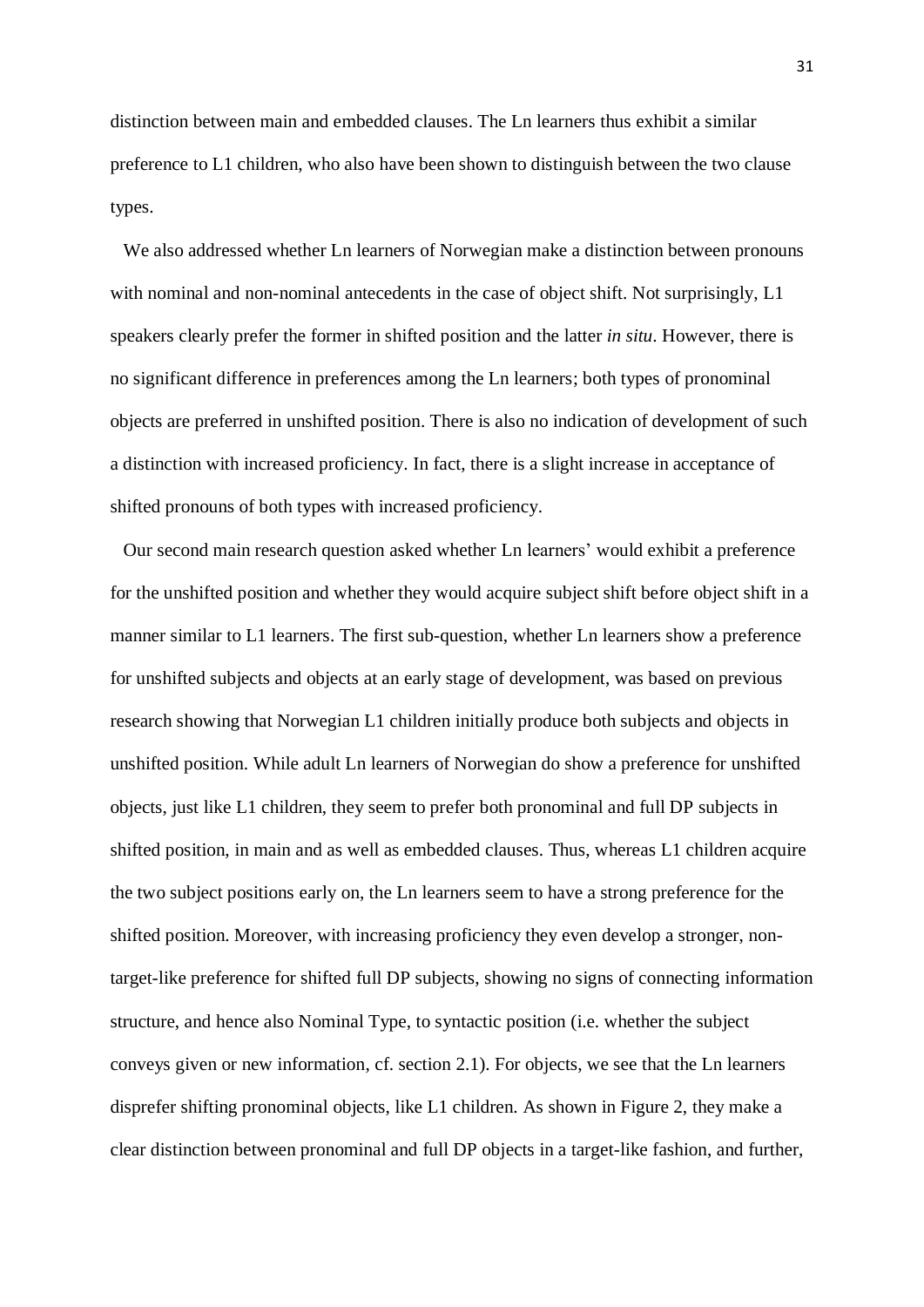the difference between the two argument types increases with increased proficiency (cf. Figure 6). However, object pronouns with non-nominal antecedents, which behave like full DPs in the target grammar, are not distinguished from other pronouns in the Ln speakers' judgements. Thus, the Ln learners over-accept shifted arguments, especially in subject shift constructions (preferring DP subjects in the high position), but also to some extent in object shift constructions (in that pronouns with non-nominal antecedents are treated like pronouns with nominal antecedents). In the L2 literature, the initial state of L2 acquisition is one of the most debated issues (see White 2003 for an overview). Assuming full transfer (Schwartz & Sprouse 1996), the initial state should be the end-state of the learners' L1. Since there is a high number of L1s involved in this learner group, it is to be expected that there would be a variety of initial states. Furthermore, we have not investigated the Ln learners at a very early stage of acquisition and do not have any access to their earliest preferences. Nevertheless, we see a general increase of shifting with increased proficiency (Figure 6), which could indicate an early preference for lack of shifting. However, from their preferences one could also argue that they start out with shifted subjects and unshifted objects, which would directly correspond to the frequency of shifting in the input (cf. section 2).

The final sub-question concerned whether there is a difference between subject shift and object shift in how target-like the Ln performance is. Recall that subject shift falls into place several years before object shift in child L1 acquisition. As already pointed out, we find a different pattern in the current study. Like L1 children, the Ln learners seem to show an early preference for all objects in situ, but unlike the children, all subjects are preferred in shifted position. This means that becoming more target-like would require the opposite development for the two phenomena: The acceptability score of shifted full DP subjects should decrease, while that of shifted object pronouns (with nominal antecedents) should increase. For both subject shift and object shift, we see a development towards a stronger preference for target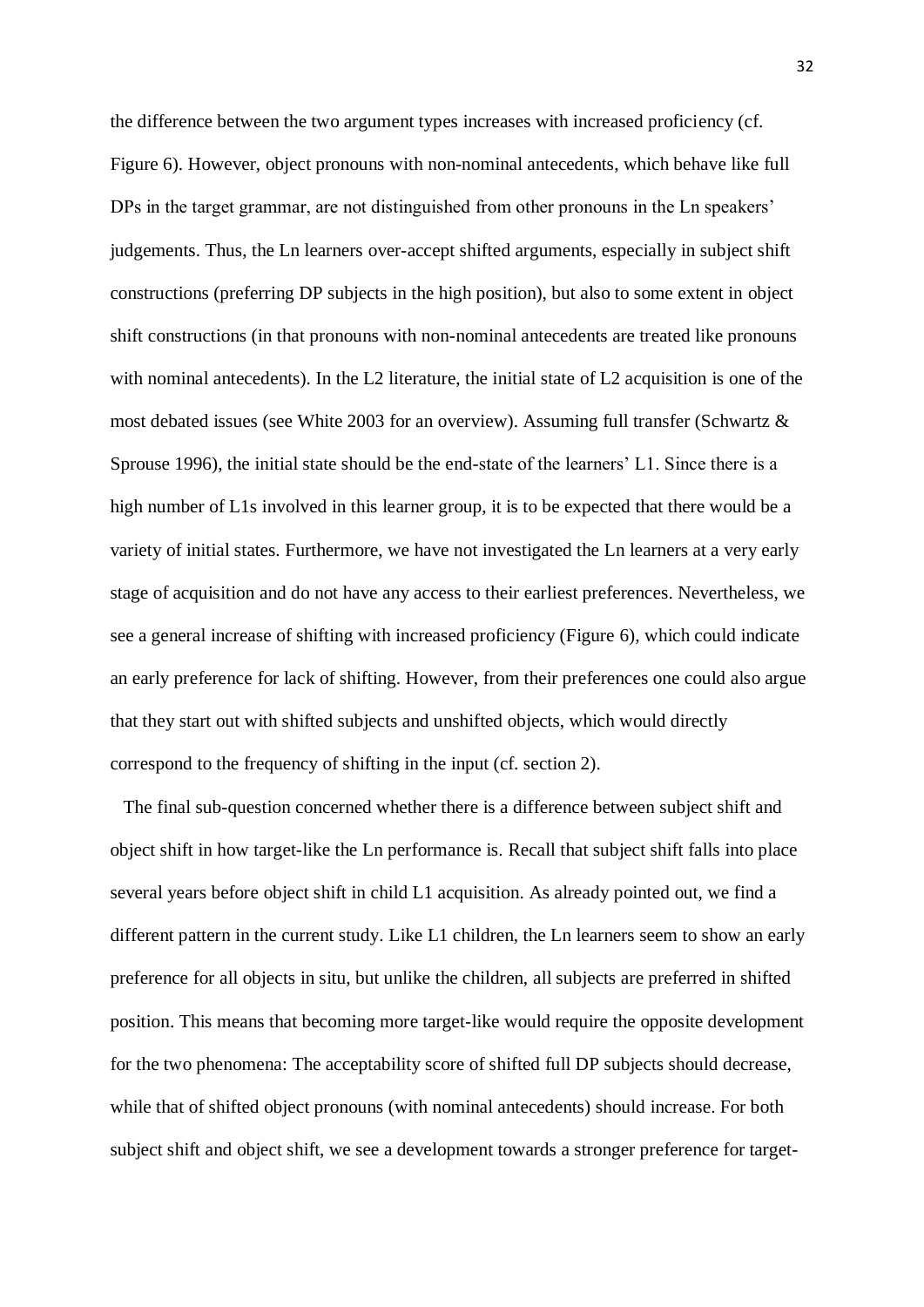like placement, in that with increased proficiency, the Ln learners are more likely to accept target-like shifted pronominal subjects and unshifted full DP objects. For pronominal objects, the trend is also going in a target-like direction (higher acceptability), while the opposite is true for full DP subjects.

In previous studies on L1 acquisition of subject shift and object shift (Anderssen  $\&$ Westergaard 2010, Anderssen et al. 2010, Anderssen et al. 2012), the developmental path was explained by considerations of economy, i.e. assuming that children initially prefer not to move elements and that they will only do so upon encountering clear evidence in the input. The earlier development of subject shift than object shift was explained by frequency factors, since subjects are in themselves much more frequent than objects, and since, for reasons to do with information structure, most subjects are pronominal and shift, while most objects are full DPs (or have non-nominal antecedents) and do not shift. Furthermore, Anderssen et al. (2012) argue that object shift is more complex than subject shift and that this may be another explanation for the acquisition delay.

These findings may indicate that adult Ln learners are more sensitive to frequency than to economy in the early stages of acquisition. Potentially, the comparatively high proportion of shifted subjects that they encounter in the Norwegian input causes them to prefer all subjects in shifted position. Recall that previous studies based on both CDS and adult-to-adult conversations reveal that subjects overall overwhelmingly occur in the shifted position. We cannot guarantee that this is representative of the kind of input the Ln learners have been exposed to, but we have no reason to assume that the distribution in the society at large or in a Norwegian class for foreigners should be significantly different. Related to this is the possible explanation that the Ln learners are not really analyzing the sentences in the acceptability judgement test syntactically, but rather relying on some kind of shallow processing based on lexical and semantic information (see Clahsen & Felser 2006). Thus, they may not be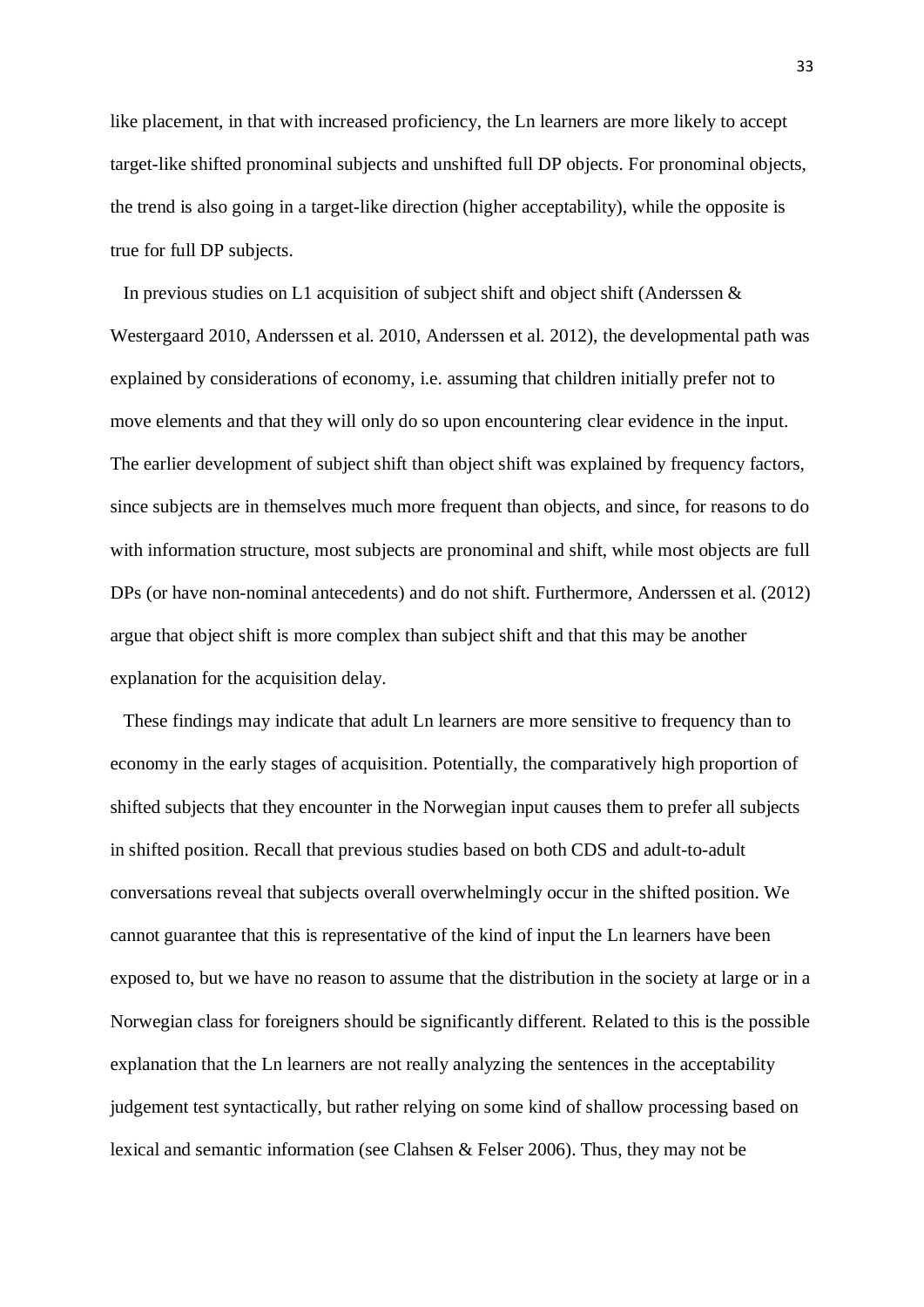perceiving the placement of the argument as movement at all. In this context, it is relevant to note that in embedded clauses, native speakers prefer all subjects in shifted position, adding to the overall frequency of shifted subjects. Interestingly, the preference for shifted subjects is even stronger in subordinate clauses than in main clauses also for the Ln learners in our study. The lack of a positive correlation between proficiency and preference for full DP subjects in situ in main clauses indicates that this non-target-like preference is persistent, at least throughout the proficiency levels represented in our sample.

# **7. FINAL NOTES**

In this paper, we have compared judgement data from Ln learners with similar data from native controls for two word order phenomena in Norwegian where there is considerable micro-variation, subject shift and object shift. We have also compared our findings to previous (production) data from L1 children. The aim of the study was to investigate to what extent Ln learners of Norwegian are sensitive to the micro-variation found in the placement of subjects and objects relative to the negation (and adverbials). Using native controls as a point of reference, we found that the learners give a high acceptability score to all shifted subjects and a low score to all shifted objects. Thus, they fail to make the target-like distinction between pronouns and full DPs. A similar result has been found in production data from L1 learners. However, while the L1 learners generally disprefer the shifted position, the Ln learners seem to make a distinction based on function (subject versus objects). Furthermore, unlike Ln learners, the L1 learners never shift elements that should not shift. When the Ln learners' preferences are considered in relation to their proficiency, it becomes appearent that as they get more proficient, their preference for all shifted subjects increases, making their scores less like the native controls' for DP subjects and more target-like for pronouns. For objects, the preference for shifted DPs decreases, while it increases for pronouns, suggesting that the development is going in a target-like direction. However, this development has only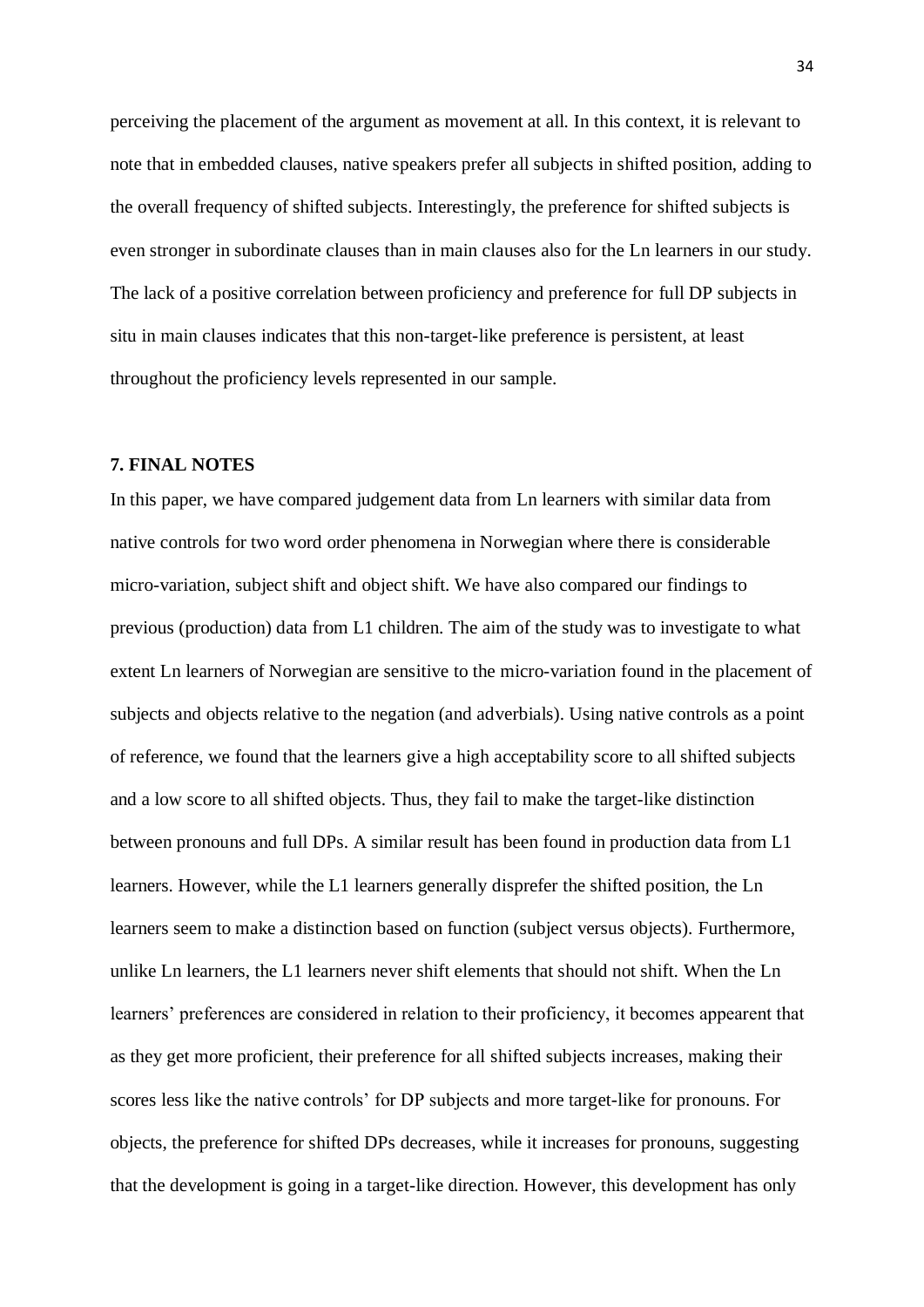progressed far enough that the most proficient learners can be shown to not have a shift preference for pronominal objects.

The comparison that is made in this study between the judgement data of Ln learners and production data in L1 acquisition is admittedly not optimal, and a production study of Ln learners may be required in future investigations. Nevertheless, there is reason to believe that the two types of data are compatible in the sense that it is likely that structures that receive a high acceptability score are the structures that the learners would produce in a production experiment. Ultimately, these results suggest that the Ln learners are different from L1 children, in that they are not conservative learners, but to some extent both over-accept syntactic movement operations (for example with subject DPs) and under-accept them (with pronominal objects).

#### **ACKNOWLEDGEMENTS**

We would like to thank Jelena Didriksen for helping develop, collect and analyse the data. We also gratefully acknowledge the audiences at BUCLD 2016, GALANA 2016, ICLA 2016, NOA 2016 and GASLA 2017 for valuable feedback on this paper at an earlier stage. Finally, we wish to thank three anonymous reviewers for many useful comments.

### **APPENDIX**

# **Appendix A**. *Ln speakers, model coefficients for shift preference for the core subject shift and object shift conditions*

The fixed effects are *Proficiency score* (centred), *Type* (DP, Pron.) and *Function* (Subject, Object). Total number of observation:  $1173$ , N = 59, Items = 20 (7 missing values). The intercept is the estimated shift preference for pronominal subjects. The model includes random intercepts for Participants and Item, and by-participant random slopes for *Type* and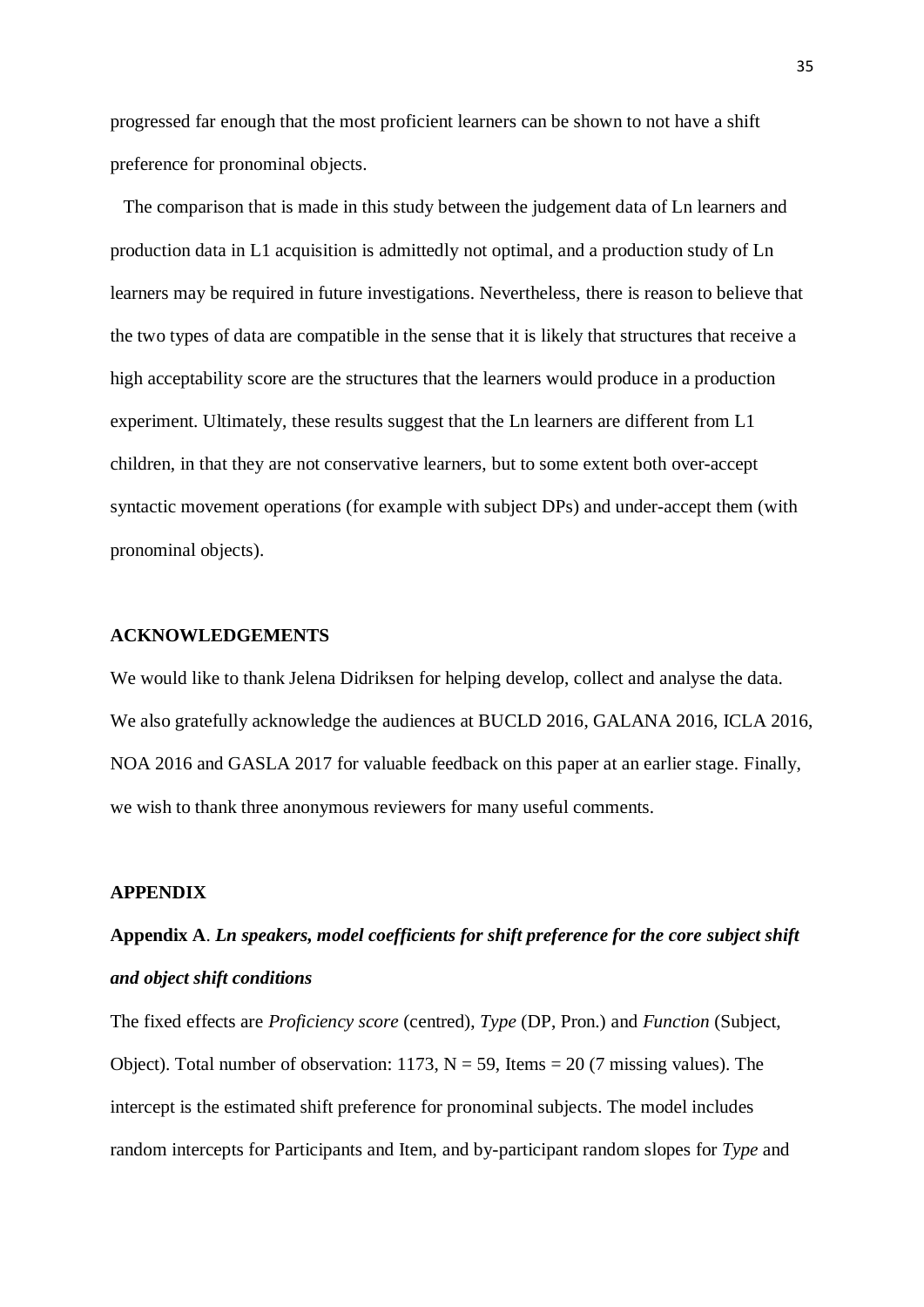*Function*. The lme\$ package in R (Bates et al. 2015) was used to fit the model. All *t*-values bigger than 2 or smaller than -2 in boldface.

| <b>Fixed effects</b>                                                                                 | <b>Estimate</b> | <b>SE</b> | t       | <b>Random effects</b> |            | <b>Variance</b> |  |
|------------------------------------------------------------------------------------------------------|-----------------|-----------|---------|-----------------------|------------|-----------------|--|
| Intercept                                                                                            | 1.99            | 0.28      | 7.1     | Participant           | Intercept  | 3.28            |  |
| Proficiency                                                                                          | 0.28            | 0.06      | 4.63    | Participant           | TypeDP     | 1.8             |  |
| TypeDP                                                                                               | $-0.47$         | 0.27      | $-1.7$  | Participant           | FuncObject | 8.2             |  |
| Func.Object                                                                                          | $-2.84$         | 0.43      | $-6.6$  | Participant           | DP:Object  | 3.3             |  |
| Prof.:TypeDP                                                                                         | $-0.1$          | 0.05      | $-1.95$ | Item                  | Intercept  | 0.06            |  |
| Prof.:FuncObject                                                                                     | 0.14            | 0.09      | $-1.47$ |                       |            |                 |  |
| TypeDP:FuncObject                                                                                    | $-1.4$          | 0.38      | $-3.71$ | Residual:             |            | 2.5             |  |
| Prof.:TypeDP:FuncObject                                                                              | $-0.15$         | 0.07      | $-2.07$ |                       |            |                 |  |
| Table A1. Shift preference for the core subject shift and object shift conditions in Ln<br>speakers. |                 |           |         |                       |            |                 |  |

**Appendix B**. *Ln speakers, model coefficients for shift preference for referential and non-*

### *referential object pronouns*

The fixed effects are *Proficiency score* (centred) and *Pronoun Type*. Total number of

observation: 589,  $N = 59$ , Items = 10 (1 missing value). The intercept is the estimated shift

preference for object pronouns with nominal antecedents. The model includes random

intercepts for Participants and Item. The lme4 package in R (Bates et al. 2015) was used to fit

the model. All *t-*values bigger than 2 or smaller than -2 in boldface.

| <b>Fixed effects</b>                       | <b>Estimate</b> | <b>SE</b> |      | <b>Random effects</b> | <b>Variance</b> |      |
|--------------------------------------------|-----------------|-----------|------|-----------------------|-----------------|------|
| Intercept                                  | $-0.85$         | 0.28      | $-3$ | Participant Intercept |                 | 3.5  |
| Proficiency                                | 0.14            | 0.06      | 2.2  | I Item                | Intercept       | 0.03 |
| Type NonNom                                | 0.26            | 0.19      | 1.34 |                       |                 |      |
| Prof:NonNom                                | $-0.03$         |           |      | $0.04$ -0.83 Residual |                 | 3.7  |
| $T11 \pm A$ $\overline{C1}$ $\overline{R}$ | $\bullet$       |           |      |                       |                 |      |

**Table A2. Shift preference for referential and non-referential object pronouns in Ln speakers.**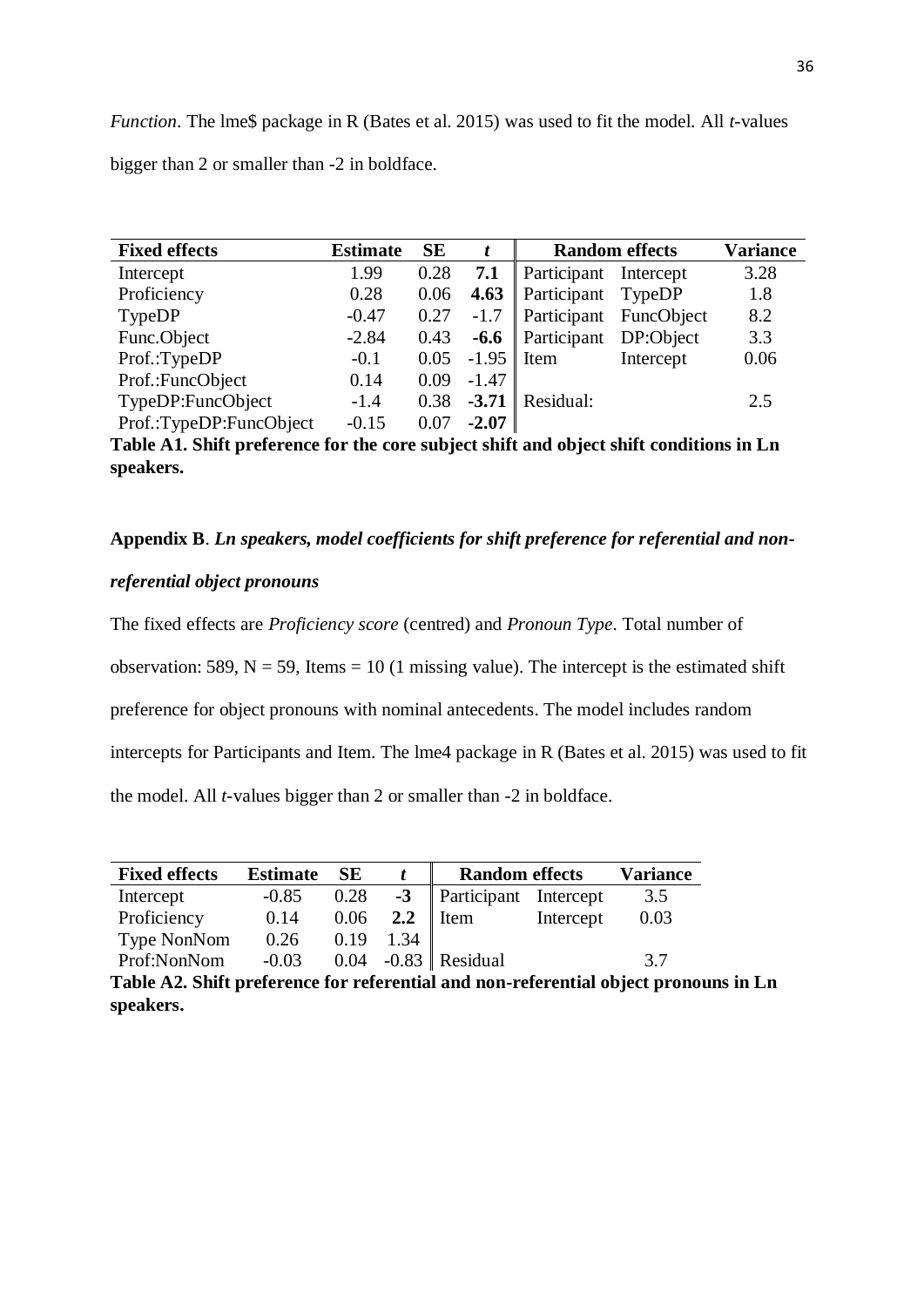# **Appendix C**. *Ln speakers, model coefficients for shift preference for subjects in main and embedded clauses*

The fixed effects are *Proficiency score* (centred), *Type* (DP, Pron.) and *Clause Type* (Main, Embedded). Total number of observation: 1166,  $N = 59$ , Items = 20 (14 missing values). The intercept is the estimated shift preference for pronominal subjects. The model includes random intercepts for Participants and Item, and by-participant random slopes for *Type* and *Function*. The lme4 package in R (Bates et al. 2015) was used to fit the model. All *t-*values bigger than 2 or smaller than -2 in boldface.

| <b>Fixed effects</b> | <b>Estimate</b> | <b>SE</b> | t                        | <b>Random effects</b> |                        | Variance |
|----------------------|-----------------|-----------|--------------------------|-----------------------|------------------------|----------|
| Intercept            | 1.99            | 0.28      | 7.1                      | Participant           | Intercept              | 3.36     |
| Proficiency          | 0.28            | 0.06      | 4.63                     | Participant           | TypeDP                 | 1.8      |
| Type DP              | $-0.47$         | 0.25      | -                        |                       | Participant ClauseEmb. | 3.03     |
|                      |                 |           | 1.86                     |                       |                        |          |
| Clause Embedded      | 0.68            | 0.29      | 2.37                     | Participant           | DP:Embedded            | 2.1      |
| Prof.:TypeDP         | $-0.1$          | 0.05      | $\overline{\phantom{0}}$ | Item                  | Intercept              | 0.04     |
|                      |                 |           | 1.95                     |                       |                        |          |
| Prof.:ClauseEmbedded | $-0.05$         | 0.06      | $\overline{\phantom{0}}$ |                       |                        |          |
|                      |                 |           | 0.91                     |                       |                        |          |
| TypeDP:              | 0.32            | 0.31      | 1.05                     | Residual:             |                        | 2.1      |
| ClauseEmbedded       |                 |           |                          |                       |                        |          |
| Prof.:TypeDP:        | 0.1             | 0.06      | 1.66                     |                       |                        |          |
| ClauseEmbedded       |                 |           |                          |                       |                        |          |

**Table A3. Shift preference for subjects in main and embedded clauses in Ln speakers.**

### **ENDNOTES**

i. We use the term micro-variation to refer to processes that are dependent on fine distinctions

in syntax or information structure involving subclasses/subcategories of elements, e.g.

different clause types (instead of all CPs) or different types of pronouns (instead of all DPs).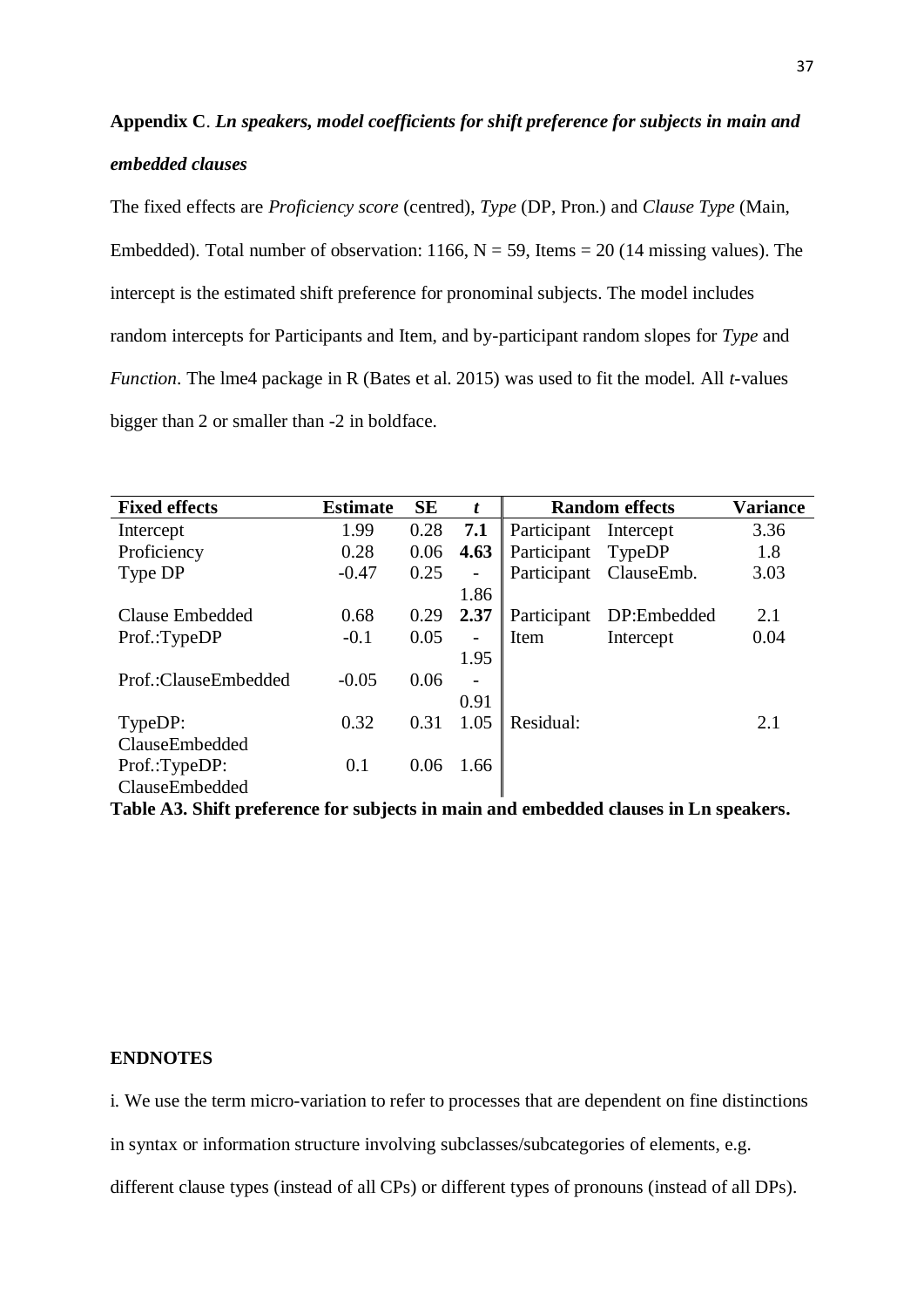ii. Be aware that traditionally full DP subjects have been described as optionally undergoing subject shift. However, they are hardly attested in the input in the studies reported above, and as we will see, the L1 speakers also give a much low acceptability score to shifted than unshifted full DP subjects (but not as low as shifted full DP objects). Because of this, we will assume that shifted full DP subjects are strongly dispreferred, even though they clearly are not as degraded as shifted full DP objects.

iii. As indicated by being written in uppercase letters.

iv. Thus, even though DP subjects are generally said to be acceptable in the shifted position (preceding the negation and adverbials, cf. (5)), they hardly ever occur in this position in spontaneous speech.

v. CDS refers to the language of the adult speakers in child language corpora. These kinds of data are often used to study both input in child language acquisition and to consider whether CDS is different from adult-to-adult language. Both for subject shift and object shift the CDS data are very similar to adult-to-adult data.

vi. Similarly, based on adult-to-adult data from the Nordic Dialect Corpus, Bentzen (2014) shows that 87.6% (149/170) of pronominal objects with nominal antecedents undergo object shift.

vii. In fact, none of the statistical analyses that included L1 as a factor turned out to be significant, but we could see some tendencies which suggested that L1 might play a role. However, we did not have enough participants from the different L1s to draw such a conclusion.

#### **REFERENCES**

- Anderssen, Merete & Marit Westergaard. 2010. Frequency and economy in the acquisition of variable word order. *Lingua* 120(11), 2569–2588.
- Anderssen, Merete, Kristine Bentzen, Yulia Rodina & Marit Westergaard. 2010. The acquisition of apparent optionality: The word order of subject- and object shift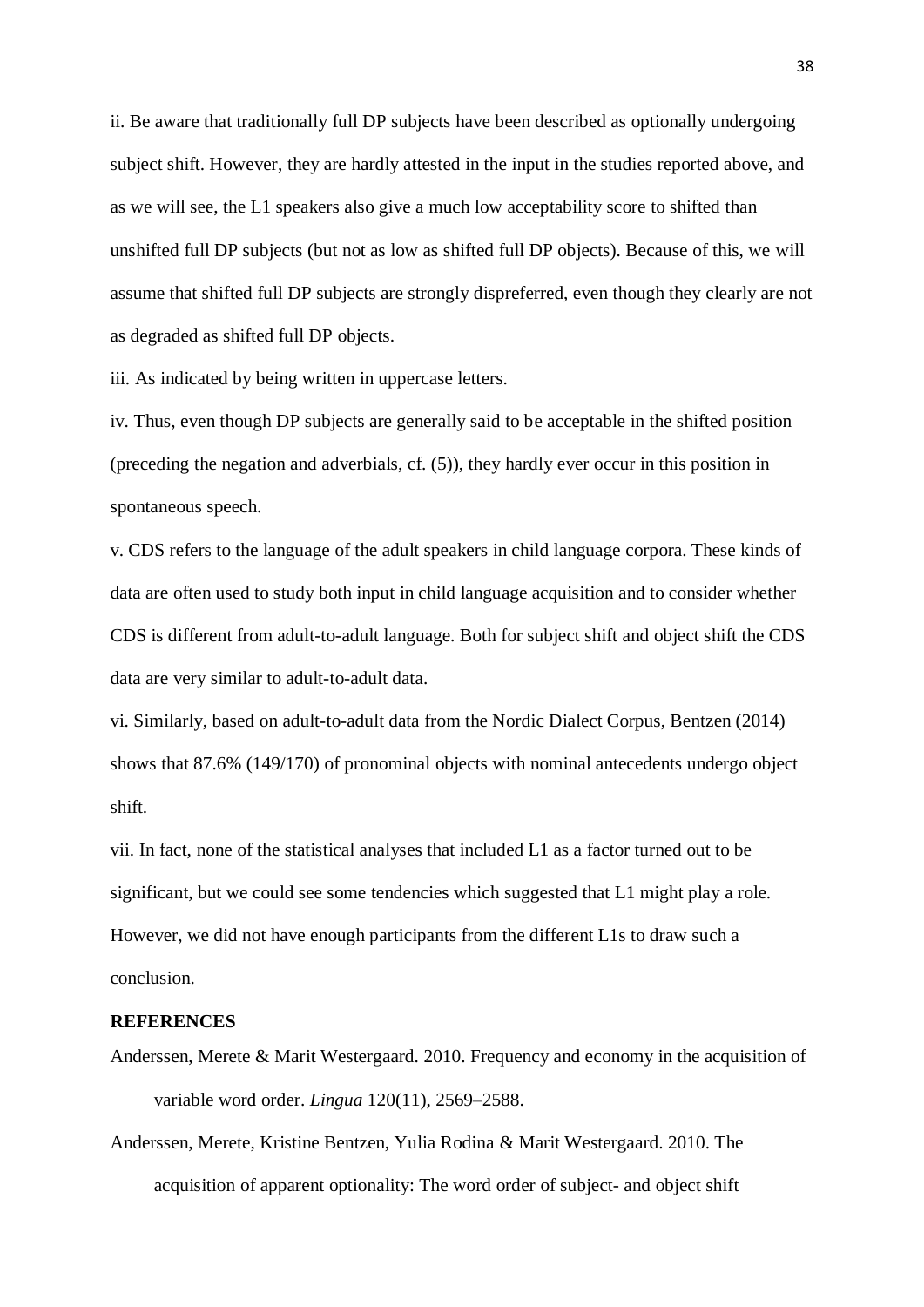constructions in Norwegian. In Merete Anderssen, Kristine Bentzen & Marit Westergaard (eds.), *Variation in the Input: Studies on the Acquisition of Word Order*  [Studies in theoretical psycholinguistics 39], 240–270. Dordrecht: Springer Verlag.

- Anderssen, Merete & Kristine Bentzen. 2012. Norwegian Object Shift as IP-internal topicalization. *Nordlyd* 39(1), 1–23.
- Andréasson, Maia. 2008. Not all objects are born alike: Accessibility as a key to pronominal object shift in Swedish and Danish. In Miriam Butt & Tracy Holloway King (eds.), *Proceedings of LFG08,* 26–45. Stanford, CA: CSLI Publications.
- Andréasson, Maia. 2010. Object shift or object placement in general. Ii Miriam Butt & Tracy Halloway King (eds), *Proceedings of the LFG10 Conference*, 26–42. Stanford, CA: CSLI Publications.
- Bates, Douglas, Martin Maechler, Ben Bolker & Steve Walker. 2015. Fitting linear mixedeffects models using lme4. ArXiv e-print; *Journal of Statistic Software*, [http://arxiv.org/abs/1406.5823.](http://arxiv.org/abs/1406.5823)
- Bentzen, Kristine. 2009. Subject positions and their interaction with verb movement. *Studia Linguistica* 63(3), 1–31.
- Bentzen, Kristine. 2014. Object Shift. *Nordic Atlas of Language Structures (NALS)* 1, 332– 343.
- Bentzen, Kristine, Merete Anderssen & Christian Waldmann. 2013. Object shift in spoken Mainland Scandinavian: A corpus study of Danish, Norwegian and Swedish. *Nordic Journal of Linguistics* 36(2), 115–151.
- Blom, Elma. 2003. *From Root Infinitive to Finite Sentence. The Acquisition of Verbal Inflections and Auxiliaries*. Utrecht: LOT Publications.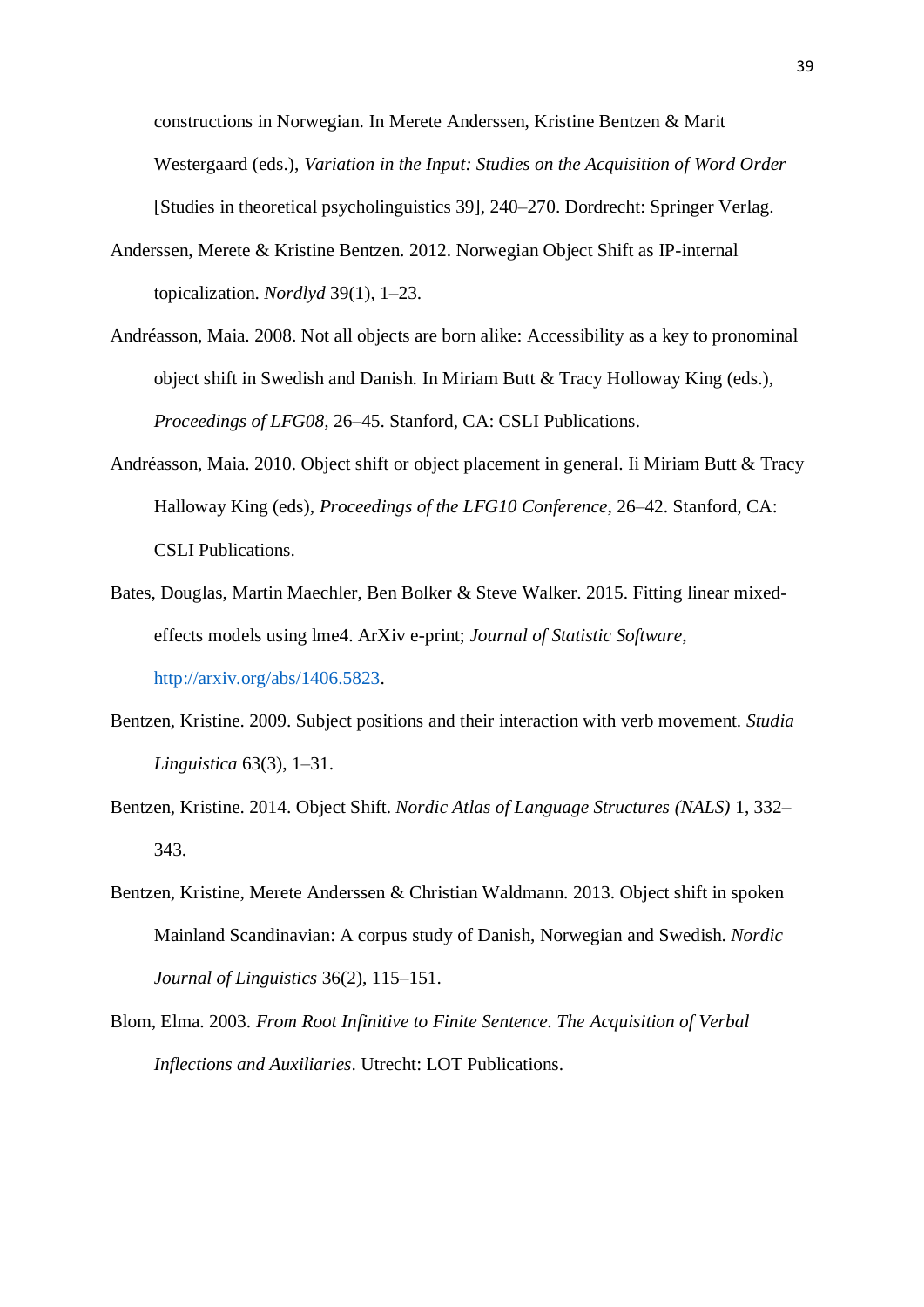- Cardinaletti, Anna. 2004. Towards a cartography of subject positions. In Luigi Rizzi (ed.), *The Structure of CP and IP: The Cartography of Syntactic Structures* Vol. 2*,* 115–165. New York: Oxford University Press.
- Clahsen, Harald, Neisel, Jürgen M. & Manfred Pienemann. 1983. *Deutsch als Zweisprache: Der Spracherwerb ausländischer Arbeiter*. Tübingen: Narr.
- Clahsen, Harald & Claudia Felser. 2006. Grammatical processing in language learners. *Applied Psycholinguistics* 27(1), 3–42.
- Eide, Kristin Melum. 2015. Tilegnelse av verbale kategorier. In Kristin M. Eide (ed.), *Norsk andrespråkssyntaks*, 135–196. Oslo: Novus.
- Firbas, Jan. 1957. Some thoughts on the function of word-order in Old English and Modern English. *Sborník prací filosofické fakulty brnìnské university*, 5–72.
- Gundel, Jeanette K. 1985. 'Shared knowledge' and topicality. *Journal of pragmatics* 9(1), 83– 107.
- Haegeman, Liliane. 1995. Root infinitives, tense and truncated structures in Dutch. *Language Acquisition* 4, 205–255.
- Halliday, Michael A. K. 1967. Notes on transitivity and theme in English: Part 2. *Journal of Linguistics* 3(2), 199–244.
- Hamann, Cornelia & Kim Plunkett. 1998. Subjectless sentences in child Danish. *Cognition* 69, 35–72.
- Holmberg, Anders. 1999. Remarks on Holmberg's generalization. *Studia linguistica* 53(1), 1– 39.
- Meisel, Jürgen. 1994. Getting FAT: Finiteness, Agreement and Tense in early grammars. In Jürgen Meisel (ed.), *Bilingual First Language Acquisition: French and German Grammatical Development*, 89–129. Amsterdam: John Benjamins.

Mikkelsen, Line. 2011. On prosody and focus in Object Shift. *Syntax* 14(3), 230–264.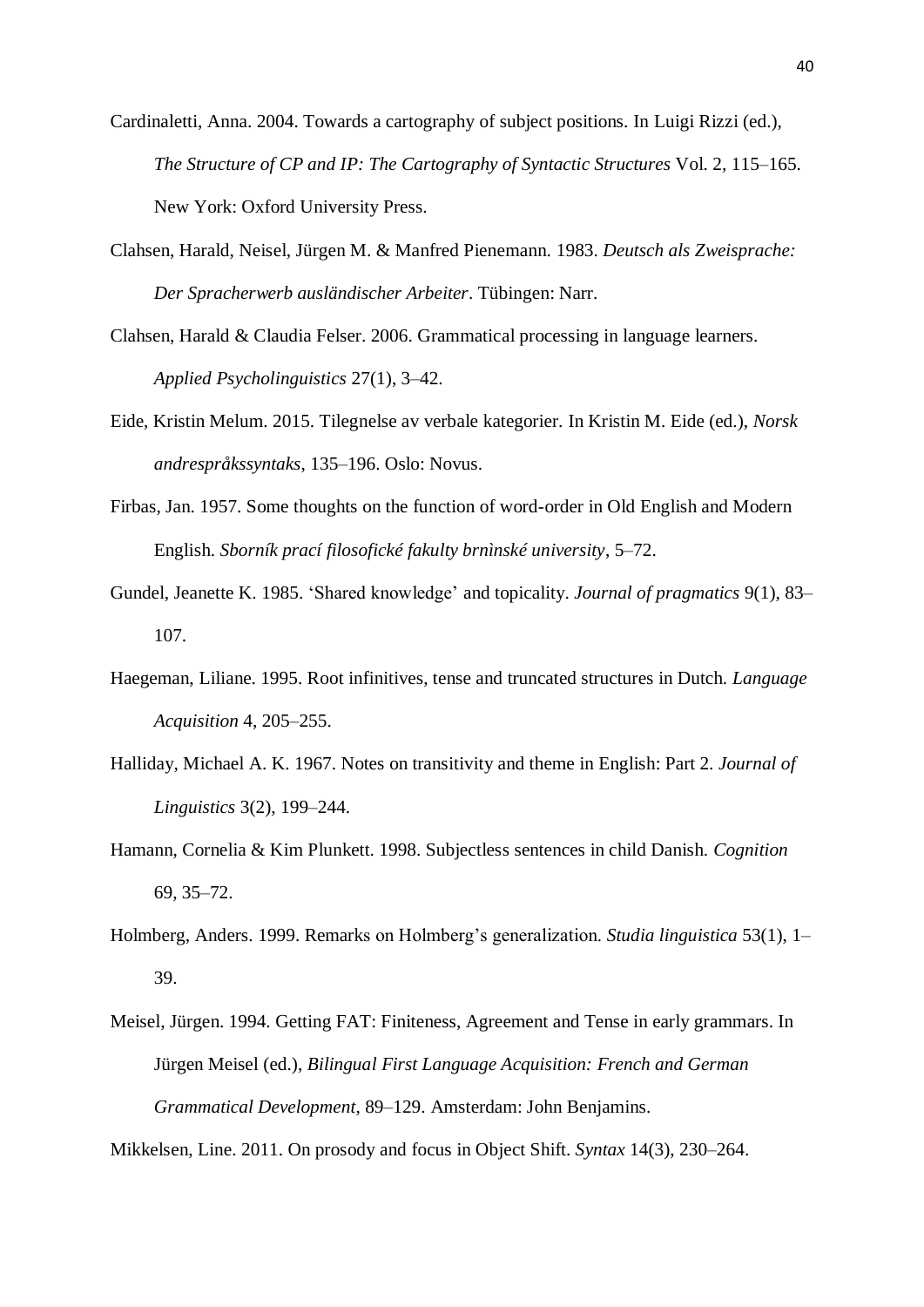- Mohr, Sabine. 2005. *Clausal Architecture and Subject Positions: Impersonal Constructions in the Germanic Languages* [Linguistik Aktuell 88]. Amsterdam/Philadelphia: John Benjamins.
- Nilsen, Øystein. 1997. Adverbs and A-shift. *Working Papers in Scandinavian Syntax* 59, 1– 31.
- Odlin, Terence. 2013. Crosslinguistic influence in second language acquisition. In Carol A. Chapelle (ed.), *Encyclopedia of Applied Linguistics*, 1–6. Oxford: Blackwell. DOI:10.1002/9781405198431.wbeal0292.
- Platzack, Christer. 1998. The Initial Hypothesis of Syntax: A minimalist perspective on language acquisition and attrition. In Harald Clahsen (ed.), *Generative Perspectives on Language Acquisition,* 369–414. Amsterdam: John Benjamins.
- Poeppel, David & Kenneth Wexler. 1993. The full competence hypothesis of clause structure in early German. *Language* 1, 1–33.
- Prévost, Philippe & Lydia White. (2000b). Missing surface inflection or impairment in second language? Evidence from Tense and Agreement. *Second Language Research*,16(2), 103–133.
- Schwartz, Bonnie & Rex Sprouse. 1996. L2 cognitive states and the full transfer/full access model. *Second Language Research,* 12, 40–72.
- Snyder, William. 2007. *Child language: The Parametric Approach.* Oxford: Oxford University Press.
- Unsworth, Sharon. 2005. *Child L2, Adult L2, Child L1: Differences and Similarities. A Study on the Acquisition of Direct Object Scrambling in Dutch*. PhD thesis, Utrecht University.
- Westergaard, Marit. 2008. Verb movement and subject placement in the acquisition of word order. In Pedro Guijarro-Fuentes, Pilar Larranaga & John Clibbens (eds.), *First*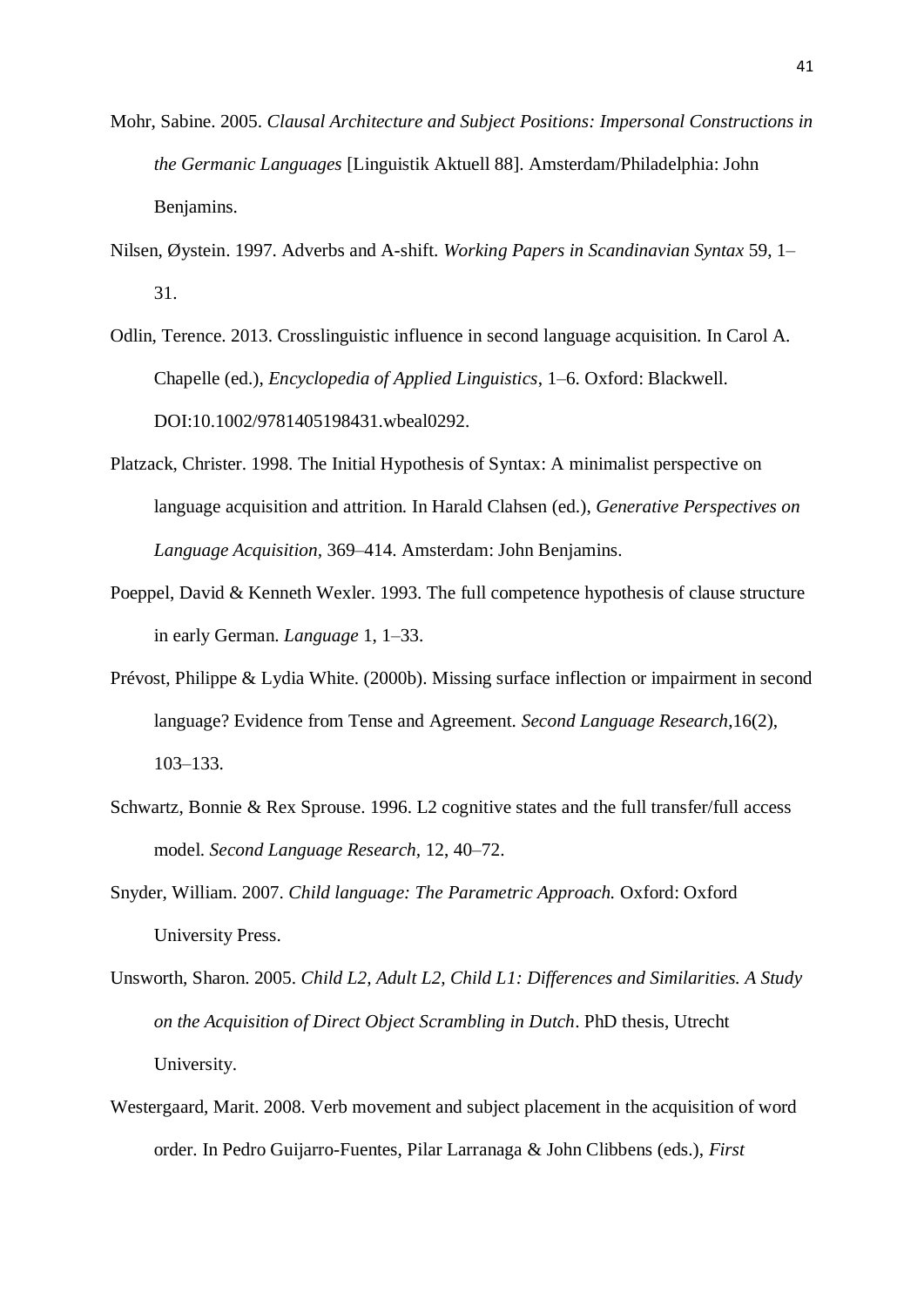*Language Acquisition of Morphology and Syntax: Perspectives across languages and learners.* [Language Acquisition and Language Disorders 45], 61–86. Amsterdam: John Benjamins.

- Westergaard, Marit. 2009. *The Acquisition of Word Order: Micro-cues, Information Structure and Economy.* Amsterdam: John Benjamins.
- Westergaard, Marit. 2010. Cue-based acquisition and information structure drift in diachronic language development. In Gisella Ferraresi & Rosemarie Lühr (eds.), *Diachronic Studies on Information Structure: Language Acquisition and Change* [Language, Context and Cognition], 87–116. Berlin: de Gruyter.
- Westergaard, Marit. 2011. Subject positions and information structure: The effect of frequency on acquisition and change. *Studia Linguistica* 65(3), 299–332.
- Westergaard, Marit. 2014. Linguistic variation and micro-cues in first language acquisition. *Linguistic Variation,* 14(1), 26–45.
- Westergaard, Marit & Øystein Aleksander Vangsnes. 2005. Wh-questions, V2, and the left periphery of three Norwegian dialects. *Journal of Comparative Germanic Linguistics* 8, 117–158.
- Wexler, Ken. 2013. Luria's biolinguistic suggestion and the growth of language. In Cedric Boeckx & Kleanthes K. Grohmann (eds)*, Biolinguistics*, 94–128. Cambridge, New York: Cambridge.
- Wiklund, Anna-Lena, Gunnar Hrafn Hrafnbjargarson, Kristine Bentzen & Thorbjörg Hróarsdóttir. 2007. Rethinking Scandinavian verb movement. *Journal of Comparative Germanic Linguistics* 10(3), 203–233.
- White, Lydia. 2003. *Second Language Acquisition and Universal Grammar*. Cambridge: Cambridge University Press.